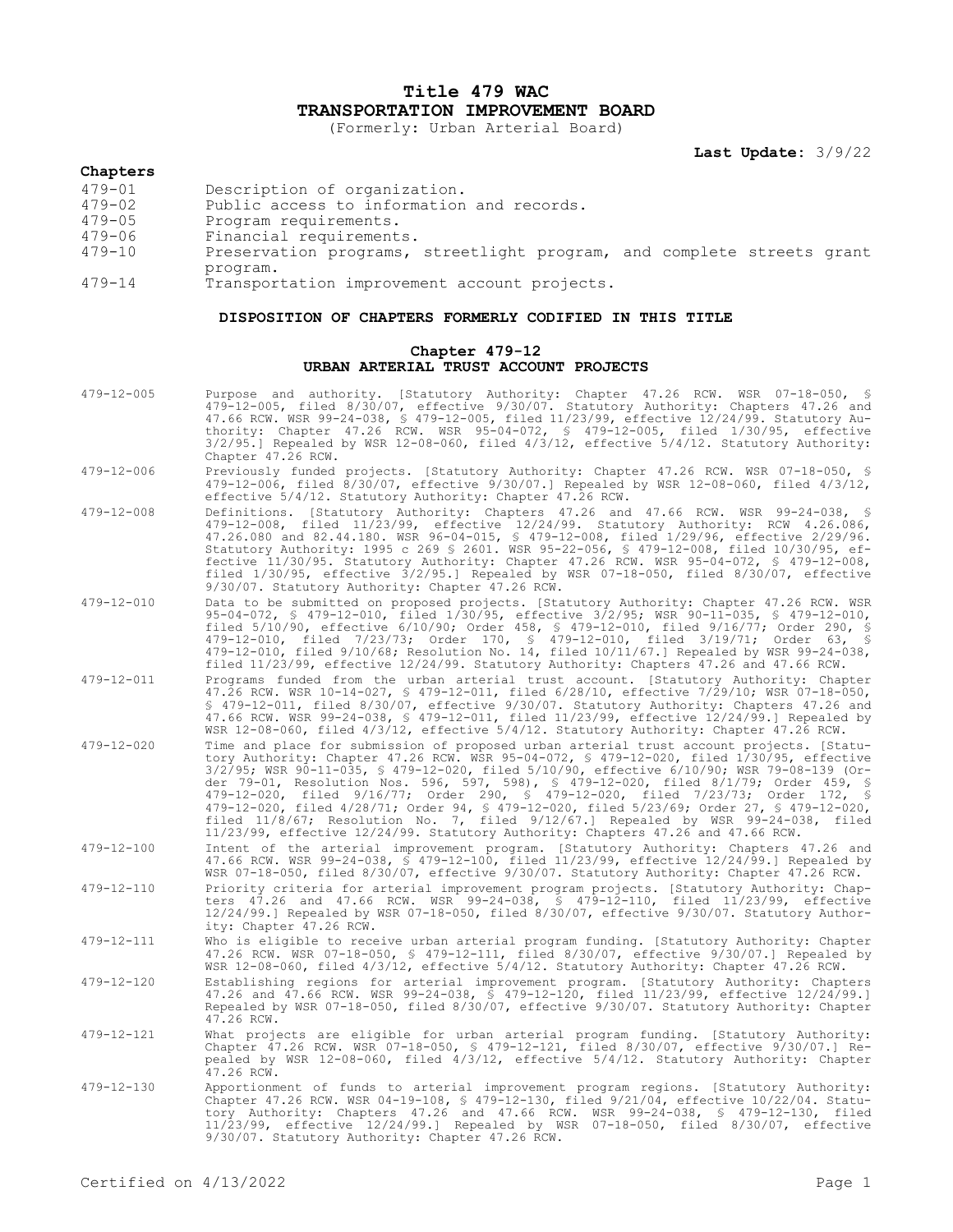479-12-131 Award criteria for the urban arterial program. [Statutory Authority: Chapter 47.26 RCW. WSR 10-14-027, § 479-12-131, filed 6/28/10, effective 7/29/10; WSR 07-18-050, § 479-12-131, filed 8/30/07, effective 9/30/07.] Repealed by WSR 12-08-060, filed 4/3/12, effective 5/4/12. Statutory Authority: Chapter 47.26 RCW.

479-12-140 Eligible arterial improvement program projects. [Statutory Authority: Chapters 47.26 and 47.66 RCW. WSR 99-24-038, § 479-12-140, filed 11/23/99, effective 12/24/99.] Repealed by WSR 07-18-050, filed 8/30/07, effective 9/30/07. Statutory Authority: Chapter 47.26 RCW.

479-12-141 Regions of the urban arterial program. [Statutory Authority: Chapter 47.26 RCW. WSR 07-18-050, § 479-12-141, filed 8/30/07, effective 9/30/07.] Repealed by WSR 12-08-060, filed 4/3/12, effective 5/4/12. Statutory Authority: Chapter 47.26 RCW.

- 479-12-150 Matching ratios for arterial improvement program projects. [Statutory Authority: Chapter 47.26 RCW. WSR 05-05-004, § 479-12-150, filed 2/4/05, effective 3/7/05. Statutory Authority: Chapters 47.26 and 47.66 RCW. WSR 99-24-038, § 479-12-150, filed 11/23/99, effective 12/24/99.] Repealed by WSR 07-18-050, filed 8/30/07, effective 9/30/07. Statutory Authority: Chapter 47.26 RCW.
- 479-12-151 Funding distribution formula for the urban arterial program. [Statutory Authority: Chapter 47.26 RCW. WSR 07-18-050, § 479-12-151, filed 8/30/07, effective 9/30/07.] Repealed by WSR 12-08-060, filed 4/3/12, effective 5/4/12. Statutory Authority: Chapter 47.26 RCW.
- 479-12-161 Matching requirement for the urban arterial program. [Statutory Authority: Chapter 47.26 RCW. WSR 07-18-050, § 479-12-161, filed 8/30/07, effective 9/30/07.] Repealed by WSR 12-08-060, filed 4/3/12, effective 5/4/12. Statutory Authority: Chapter 47.26 RCW.
- 479-12-200 Intent of the small city program. [Statutory Authority: Chapters 47.26 and 47.66 RCW. WSR 99-24-038, § 479-12-200, filed 11/23/99, effective 12/24/99.] Repealed by WSR 07-18-050, filed 8/30/07, effective 9/30/07. Statutory Authority: Chapter 47.26 RCW.
- 479-12-210 Priority criteria for small city program projects. [Statutory Authority: Chapters 47.26 and 47.66 RCW. WSR 99-24-038, § 479-12-210, filed 11/23/99, effective 12/24/99.] Repealed by WSR 07-18-050, filed 8/30/07, effective 9/30/07. Statutory Authority: Chapter 47.26 RCW.
- 479-12-211 Who is eligible to receive small city arterial program funding. [Statutory Authority: Chapter 47.26 RCW. WSR 07-18-050, § 479-12-211, filed 8/30/07, effective 9/30/07.] Repealed by WSR 12-08-060, filed 4/3/12, effective 5/4/12. Statutory Authority: Chapter .<br>47.26 RCW.
- 479-12-215 Small city match funding allocation. [Statutory Authority: Chapter 47.26 RCW. WSR 10-14-027, § 479-12-215, filed 6/28/10, effective 7/29/10.] Repealed by WSR 12-08-060, filed 4/3/12, effective 5/4/12. Statutory Authority: Chapter 47.26 RCW.

479-12-220 Establishing regions for small city program. [Statutory Authority: Chapters 47.26 and 47.66 RCW. WSR 99-24-038, § 479-12-220, filed 11/23/99, effective 12/24/99.] Repealed by WSR 07-18-050, filed 8/30/07, effective 9/30/07. Statutory Authority: Chapter 47.26 RCW.

- 479-12-221 What projects are eligible for small city arterial program funding. [Statutory Authority: Chapter 47.26 RCW. WSR 07-18-050, § 479-12-221, filed 8/30/07, effective 9/30/07.] Repealed by WSR 12-08-060, filed 4/3/12, effective 5/4/12. Statutory Authority: Chapter 47.26 RCW.
- 479-12-230 Apportionment of funds to small city program regions. [Statutory Authority: Chapters 47.26 and 47.66 RCW. WSR 99-24-038, § 479-12-230, filed 11/23/99, effective 12/24/99.] Repealed by WSR 07-18-050, filed 8/30/07, effective 9/30/07. Statutory Authority: Chapter 47.26 RCW.
- 479-12-231 Award criteria for the small city arterial program. [Statutory Authority: Chapter 47.26 RCW. WSR 10-14-027, § 479-12-231, filed 6/28/10, effective 7/29/10; WSR 07-18-050, § 479-12-231, filed 8/30/07, effective 9/30/07.] Repealed by WSR 12-08-060, filed 4/3/12, effective 5/4/12. Statutory Authority: Chapter 47.26 RCW.
- 479-12-240 Eligible small city program projects. [Statutory Authority: Chapters 47.26 and 47.66 RCW. WSR 99-24-038, § 479-12-240, filed 11/23/99, effective 12/24/99.] Repealed by WSR 07-18-050, filed 8/30/07, effective 9/30/07. Statutory Authority: Chapter 47.26 RCW.
- 479-12-241 Regions of the small city arterial program. [Statutory Authority: Chapter 47.26 RCW. WSR 07-18-050, § 479-12-241, filed 8/30/07, effective 9/30/07.] Repealed by WSR 12-08-060, filed 4/3/12, effective 5/4/12. Statutory Authority: Chapter 47.26 RCW.
- 479-12-250 Matching requirements for small city program projects. [Statutory Authority: Chapters 47.26 and 47.66 RCW. WSR 99-24-038, § 479-12-250, filed 11/23/99, effective 12/24/99.] Repealed by WSR 07-18-050, filed 8/30/07, effective 9/30/07. Statutory Authority: Chapter 47.26 RCW.
- 479-12-251 Funding distribution formula for the small city arterial program. [Statutory Authority: Chapter 47.26 RCW. WSR 07-18-050, § 479-12-251, filed 8/30/07, effective 9/30/07.] Repealed by WSR 12-08-060, filed 4/3/12, effective 5/4/12. Statutory Authority: Chapter 47.26 RCW.
- 479-12-260 Increases in small city program projects. [Statutory Authority: Chapters 47.26 and 47.66 RCW. WSR 99-24-038, § 479-12-260, filed 11/23/99, effective 12/24/99.] Repealed by WSR 03-16-077, filed 8/4/03, effective 9/4/03. Statutory Authority: Chapter 47.26 RCW.

479-12-261 Matching requirement for the small city arterial program. [Statutory Authority: Chapter 47.26 RCW. WSR 07-18-050, § 479-12-261, filed 8/30/07, effective 9/30/07.] Repealed by WSR 12-08-060, filed 4/3/12, effective 5/4/12. Statutory Authority: Chapter 47.26 RCW.

- 479-12-270 Small city match funding eligibility and application. [Statutory Authority: Chapter 47.26<br>RCW. WSR 10-14-027, S 479-12-270, filed 6/28/10, effective 7/29/10.] Repealed by WSR<br>12-08-060, filed 4/3/12, effective 5
- 479-12-271 Restriction on use of small city match funding. [Statutory Authority: Chapter 47.26 RCW. WSR 10-14-027, § 479-12-271, filed 6/28/10, effective 7/29/10.] Repealed by WSR 12-08-060, filed 4/3/12, effective 5/4/12. Statutory Authority: Chapter 47.26 RCW.
- 479-12-272 Small city match funding priority. [Statutory Authority: Chapter 47.26 RCW. WSR 10-14-027, § 479-12-272, filed 6/28/10, effective 7/29/10.] Repealed by WSR 12-08-060, filed 4/3/12, effective 5/4/12. Statutory Authority: Chapter 47.26 RCW.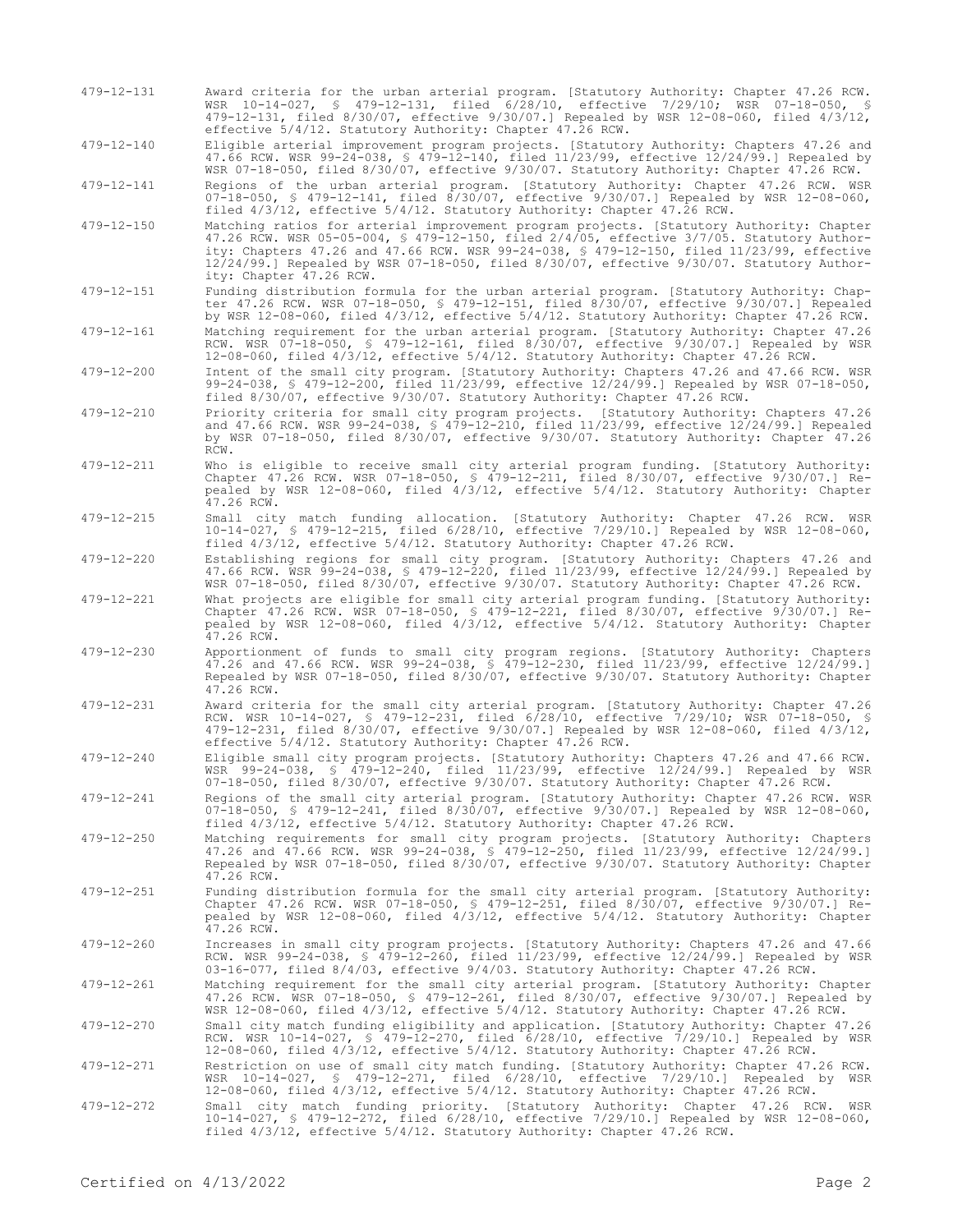479-12-273 If small city match funding is fully allocated. [Statutory Authority: Chapter 47.26 RCW. WSR 10-14-027, § 479-12-273, filed 6/28/10, effective 7/29/10.] Repealed by WSR 12-08-060, filed 4/3/12, effective 5/4/12. Statutory Authority: Chapter 47.26 RCW.

479-12-274 Small city match funding increases. [Statutory Authority: Chapter 47.26 RCW. WSR 10-14-027, § 479-12-274, filed 6/28/10, effective 7/29/10.] Repealed by WSR 12-08-060, filed 4/3/12, effective 5/4/12. Statutory Authority: Chapter 47.26 RCW.

479-12-300 Intent of the city hardship assistance program. [Statutory Authority: Chapters 47.26 and 47.66 RCW. WSR 99-24-038, § 479-12-300, filed 11/23/99, effective 12/24/99.] Repealed by WSR 07-18-050, filed 8/30/07, effective 9/30/07. Statutory Authority: Chapter 47.26 RCW.

479-12-310 Priority criteria for city hardship assistance program projects. [Statutory Authority: Chapters 47.26 and 47.66 RCW. WSR 99-24-038, § 479-12-310, filed 11/23/99, effective 12/24/99.] Repealed by WSR 07-18-050, filed 8/30/07, effective 9/30/07. Statutory Authority: Chapter 47.26 RCW.

- 479-12-340 Eligible city hardship assistance program agencies or streets. [Statutory Authority: Chapters 47.26 and 47.66 RCW. WSR 99-24-038, § 479-12-340, filed 11/23/99, effective 12/24/99.] Repealed by WSR 07-18-050, filed 8/30/07, effective 9/30/07. Statutory Authority: Chapter 47.26 RCW.
- 479-12-350 Matching ratios for city hardship assistance program projects. [Statutory Authority: Chapters 47.26 and 47.66 RCW. WSR 99-24-038, § 479-12-350, filed 11/23/99, effective 12/24/99.] Repealed by WSR 07-18-050, filed 8/30/07, effective 9/30/07. Statutory Authority: Chapter 47.26 RCW.
- 479-12-360 Allowable city hardship assistance program activities. [Statutory Authority: Chapters 47.26 and 47.66 RCW. WSR 99-24-038, § 479-12-360, filed 11/23/99, effective 12/24/99.] Repealed by WSR 07-18-050, filed 8/30/07, effective 9/30/07. Statutory Authority: Chapter 47.26 RCW.
- 479-12-370 City hardship assistance program participation with other funds. [Statutory Authority: Chapters 47.26 and 47.66 RCW. WSR 99-24-038, § 479-12-370, filed 11/23/99, effective 12/24/99.] Repealed by WSR 07-18-050, filed 8/30/07, effective 9/30/07. Statutory Authority: Chapter 47.26 RCW.
- 479-12-400 Intent of pedestrian safety and mobility program. [Statutory Authority: Chapters 47.26 and 47.66 RCW. WSR 99-24-038, § 479-12-400, filed 11/23/99, effective 12/24/99.] Repealed by WSR 07-18-050, filed 8/30/07, effective 9/30/07. Statutory Authority: Chapter 47.26 RCW.
- 479-12-402 Sidewalk program subprograms. [Statutory Authority: Chapter 47.26 RCW. WSR 07-18-050, § 479-12-402, filed 8/30/07, effective 9/30/07.] Repealed by WSR 12-08-060, filed 4/3/12, effective 5/4/12. Statutory Authority: Chapter 47.26 RCW.
- 479-12-410 Priority criteria for pedestrian safety and mobility projects. [Statutory Authority: Chapters 47.26 and 47.66 RCW. WSR 99-24-038, § 479-12-410, filed 11/23/99, effective 12/24/99.] Repealed by WSR 07-18-050, filed 8/30/07, effective 9/30/07. Statutory Authority: Chapter 47.26 RCW.
- 479-12-411 Who is eligible to receive sidewalk program funding. [Statutory Authority: Chapter 47.26 RCW. WSR 07-18-050, § 479-12-411, filed 8/30/07, effective 9/30/07.] Repealed by WSR 12-08-060, filed 4/3/12, effective 5/4/12. Statutory Authority: Chapter 47.26 RCW.
- 479-12-420 Establishing regions for the pedestrian safety and mobility program. [Statutory Authority: Chapters 47.26 and 47.66 RCW. WSR 99-24-038, § 479-12-420, filed 11/23/99, effective 12/24/99.] Repealed by WSR 07-18-050, filed 8/30/07, effective 9/30/07. Statutory Authority: Chapter 47.26 RCW.
- 479-12-421 What projects are eligible for sidewalk program funding. [Statutory Authority: Chapter 47.26 RCW. WSR 07-18-050, § 479-12-421, filed 8/30/07, effective 9/30/07.] Repealed by WSR 12-08-060, filed 4/3/12, effective 5/4/12. Statutory Authority: Chapter 47.26 RCW.
- 479-12-430 Apportionment of funds to pedestrian safety and mobility program regions. [Statutory Authority: Chapter 47.26 RCW. WSR 04-19-108, § 479-12-430, filed 9/21/04, effective 10/22/04; WSR 03-16-077, § 479-12-430, filed 8/4/03, effective 9/4/03. Statutory Authority: Chapters 47.26 and 47.66 RCW. WSR 99-24-038, § 479-12-430, filed 11/23/99, effective 12/24/99.] Repealed by WSR 07-18-050, filed 8/30/07, effective 9/30/07. Statutory Authority: Chapter 47.26 RCW.
- 479-12-431 Award criteria for the sidewalk program. [Statutory Authority: Chapter 47.26 RCW. WSR 10-14-027, § 479-12-431, filed 6/28/10, effective 7/29/10; WSR 07-18-050, § 479-12-431, filed 8/30/07, effective 9/30/07.] Repealed by WSR 12-08-060, filed 4/3/12, effective 5/4/12. Statutory Authority: Chapter 47.26 RCW.
- 479-12-440 Eligible pedestrian safety and mobility projects. [Statutory Authority: Chapters 47.26 and 47.66 RCW. WSR 99-24-038, § 479-12-440, filed 11/23/99, effective 12/24/99.] Repealed by WSR 07-18-050, filed 8/30/07, effective 9/30/07. Statutory Authority: Chapter 47.26 RCW.
- 479-12-441 Regions of the sidewalk program. [Statutory Authority: Chapter 47.26 RCW. WSR 07-18-050, § 479-12-441, filed 8/30/07, effective 9/30/07.] Repealed by WSR 12-08-060, filed 4/3/12, effective 5/4/12. Statutory Authority: Chapter 47.26 RCW.
- 479-12-451 Distribution formula for the sidewalk program. [Statutory Authority: Chapter 47.26 RCW. WSR 07-18-050, § 479-12-451, filed 8/30/07, effective 9/30/07.] Repealed by WSR 12-08-060, filed 4/3/12, effective 5/4/12. Statutory Authority: Chapter 47.26 RCW.
- Allong requirement for the sidewalk program. [Statutory Authority: Chapter 47.26 RCW.<br>WSR 07-18-050, § 479-12-461, filed 8/30/07, effective 9/30/07.] Repealed by WSR<br>12-08-060, filed 4/3/12, effective 5/4/12. Statutory Aut
- 479-12-500 Sidewalk deviation authority for urban arterial program and small city arterial program. [Statutory Authority: Chapter 47.26 RCW. WSR 07-18-050, § 479-12-500, filed 8/30/07, effective 9/30/07.] Repealed by WSR 12-08-060, filed 4/3/12, effective 5/4/12. Statutory Authority: Chapter 47.26 RCW.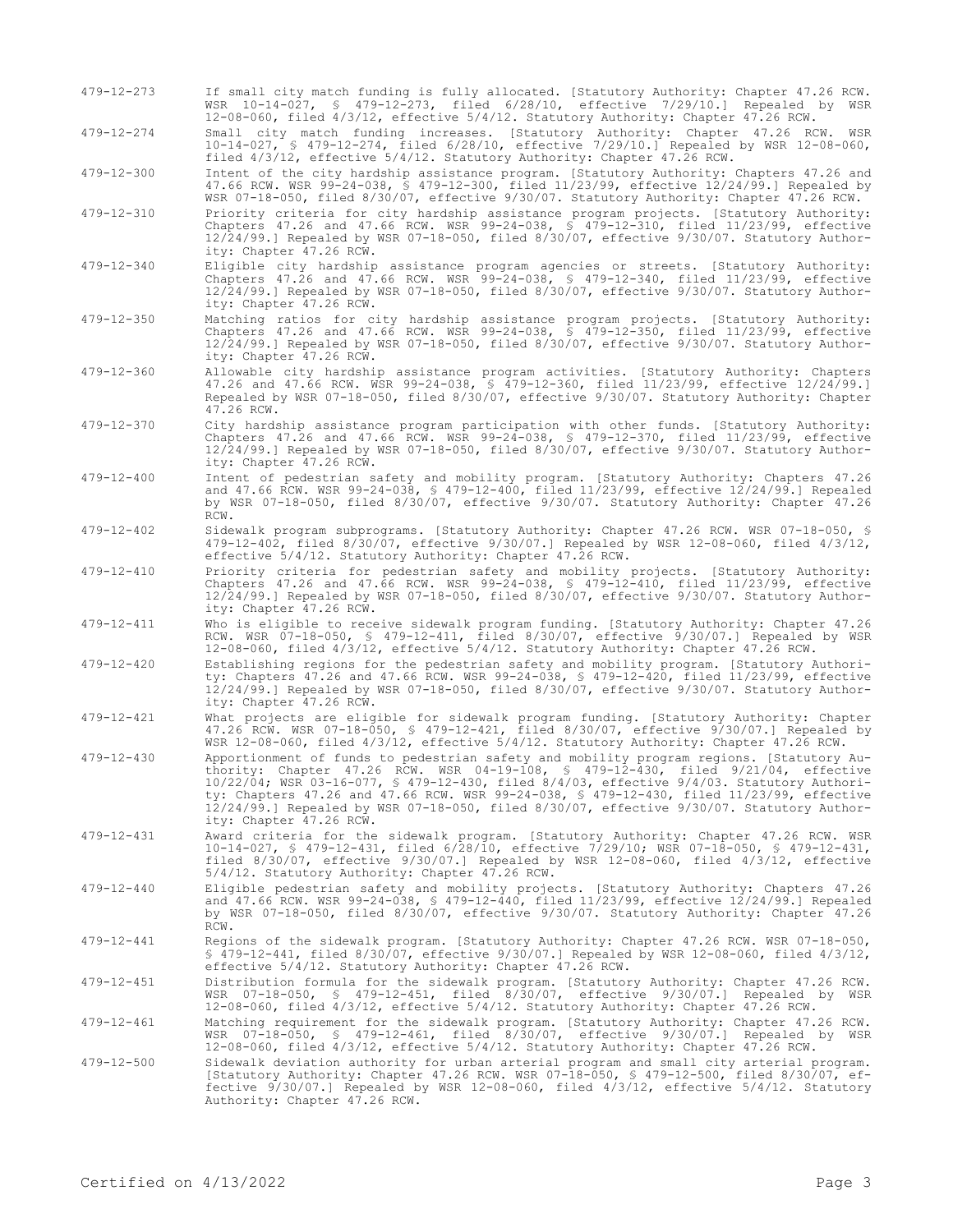**Chapter 479-13**

#### **SUBMISSION OF SIX-YEAR PLANS TO TRANSPORTATION IMPROVEMENT BOARD**

| $479 - 13 - 010$ | Six-year transportation programs for urban areas. [Statutory Authority: Chapter 47.26<br>RCW. WSR 95-04-072, § 479-13-010, filed 1/30/95, effective 3/2/95; WSR 90-11-035, §                                                                                                                                                                                                                                                                                                                                                   |  |
|------------------|--------------------------------------------------------------------------------------------------------------------------------------------------------------------------------------------------------------------------------------------------------------------------------------------------------------------------------------------------------------------------------------------------------------------------------------------------------------------------------------------------------------------------------|--|
|                  | 479-13-010, filed 5/10/90, effective 6/10/90; WSR 84-11-014 (Order 84-01, Resolution Nos.<br>818 and 819), § 479-13-010, filed 5/9/84; Order 462, § 479-13-010, filed 9/16/77; Order<br>318, § 479-13-010, filed 4/22/74; Order 131, § 479-13-010, filed 3/10/70; Order 65, §<br>479-13-010, filed 9/10/68.1 Repealed by WSR 99-24-038, filed 11/23/99, effective<br>12/24/99. Statutory Authority: Chapters 47.26 and 47.66 RCW.                                                                                              |  |
| 479-13-011       | Priority criteria for urban arterial trust account projects. [Statutory Authority: Chap-<br>ter 47.26 RCW. WSR 95-04-072, § 479-13-011, filed 1/30/95, effective 3/2/95.] Repealed by<br>WSR 99-24-038, filed 11/23/99, effective 12/24/99. Statutory Authority: Chapters 47.26<br>and 47.66 RCW.                                                                                                                                                                                                                              |  |
| 479-13-015       | Project proposals by newly eligible small cities. [Order 376, § 479-13-015, filed<br>$10/15/75.$ Repealed by Order 463, filed $9/16/77.$                                                                                                                                                                                                                                                                                                                                                                                       |  |
| 479-13-020       | Accelerated development urban arterial projects. [Order 188, § 479-13-020, filed<br>7/13/71.] Repealed by WSR 79-08-139 (Order 79-01, Resolution Nos. 596, 597, 598), filed<br>8/1/79. Statutory Authority: Chapter 47.26 RCW.                                                                                                                                                                                                                                                                                                 |  |
| $479 - 13 - 025$ | Six-year financial plan. [Statutory Authority: Chapter 47.26 RCW. WSR 95-04-072, \$<br>479-13-025, filed 1/30/95, effective 3/2/95; WSR 87-21-068 (Order 87-01, Resolution No.<br>955), § 479-13-025, filed 10/19/87.] Repealed by WSR 99-24-038, filed 11/23/99, effective<br>12/24/99. Statutory Authority: Chapters 47.26 and 47.66 RCW.                                                                                                                                                                                    |  |
| 479-13-030       | 1973-75 Accelerated development urban arterial projects. [Order 341, § 479-13-030, filed<br>10/23/74; Order 290, § 479-13-030, filed 7/23/73.] Repealed by WSR 79-08-139 (Order<br>79-01, Resolution Nos. 596, 597, 598), filed 8/1/79. Statutory Authority: Chapter 47.26<br>RCW.                                                                                                                                                                                                                                             |  |
| $479 - 13 - 035$ | Value engineering study requirements. [Statutory Authority: Chapter 47.26 RCW. WSR<br>95-04-072, § 479-13-035, filed 1/30/95, effective 3/2/95; WSR 90-11-035, § 479-13-035,<br>filed 5/10/90, effective 6/10/90; WSR 87-21-068 (Order 87-01, Resolution No. 955), §<br>479-13-035, filed 10/19/87.] Repealed by WSR 99-24-038, filed 11/23/99, effective<br>12/24/99. Statutory Authority: Chapters 47.26 and 47.66 RCW.                                                                                                      |  |
| $479 - 13 - 040$ | 1975-77 Accelerated development urban arterial projects. [Order 369, § 479-13-040, filed<br>$8/26/75$ .] Repealed by WSR 90-11-035, filed 5/10/90, effective 6/10/90. Statutory Authori-<br>ty: Chapter 47.26 RCW.                                                                                                                                                                                                                                                                                                             |  |
| 479-13-050       | 1977-79 Accelerated development urban arterial projects. [Order 464, § 479-13-050, filed<br>$9/16/77.$ Repealed by WSR 90-11-035, filed 5/10/90, effective 6/10/90. Statutory Authori-<br>ty: Chapter 47.26 RCW.                                                                                                                                                                                                                                                                                                               |  |
| 479-13-060       | Procedures for two-phase projects. [Statutory Authority: Chapter 47.26 RCW. WSR<br>90-11-035, § 479-13-060, filed 5/10/90, effective 6/10/90; WSR 87-21-068 (Order 87-01,<br>Resolution No. 955), § 479-13-060, filed 10/19/87; WSR 84-11-014 (Order 84-01, Resolution<br>Nos. 818 and 819), § 479-13-060, filed 5/9/84; WSR 79-08-139 (Order 79-01, Resolution<br>Nos. 596, 597 and 598), § 479-13-060, filed 8/1/79.] Repealed by WSR 95-04-072, filed<br>1/30/95, effective 3/2/95. Statutory Authority: Chapter 47.26 RCW. |  |
| 479-13-070       | Procedures for project approval. [Statutory Authority: Chapter 47.26 RCW. WSR 95-04-072,<br>\$ 479-13-070, filed 1/30/95, effective 3/2/95; WSR 90-11-035, \$ 479-13-070, filed<br>5/10/90, effective 6/10/90; WSR 87-21-068 (Order 87-01, Resolution No. 955), \$<br>479-13-070, filed 10/19/87.1 Repealed by WSR 99-24-038, filed 11/23/99, effective<br>12/24/99. Statutory Authority: Chapters 47.26 and 47.66 RCW.                                                                                                        |  |
| Chapter 479-15   |                                                                                                                                                                                                                                                                                                                                                                                                                                                                                                                                |  |

## **SUBMISSION OF PROPOSED PUBLIC TRANSPORTATION SYSTEMS ACCOUNT PROJECTS TO TRANSPORTA-TION IMPROVEMENT BOARD**

- 479-15-005 Purpose and authority. [Statutory Authority: Chapters 47.26 and 47.66 RCW. WSR 99-24-038, § 479-15-005, filed 11/23/99, effective 12/24/99.] Repealed by WSR 07-18-050, filed 8/30/07, effective 9/30/07. Statutory Authority: Chapter 47.26 RCW.
- 479-15-008 Definitions. [Statutory Authority: Chapters 47.26 and 47.66 RCW. WSR 99-24-038, § 479-15-008, filed 11/23/99, effective 12/24/99.] Repealed by WSR 07-18-050, filed 8/30/07, effective 9/30/07. Statutory Authority: Chapter 47.26 RCW.
- 479-15-010 Programs funded from the public transportation systems account. [Statutory Authority: Chapters 47.26 and 47.66 RCW. WSR 99-24-038, § 479-15-010, filed 11/23/99, effective 12/24/99.] Repealed by WSR 07-18-050, filed 8/30/07, effective 9/30/07. Statutory Authority: Chapter 47.26 RCW.
- 479-15-100 Intent of the public transportation systems program. [Statutory Authority: Chapters 47.26 and 47.66 RCW. WSR 99-24-038, § 479-15-100, filed 11/23/99, effective 12/24/99.] Repealed by WSR 07-18-050, filed 8/30/07, effective 9/30/07. Statutory Authority: Chapter 47.26 RCW.
- 479-15-110 Priority criteria for public transportation systems program. [Statutory Authority: Chapters 47.26 and 47.66 RCW. WSR 99-24-038, § 479-15-110, filed 11/23/99, effective 12/24/99.] Repealed by WSR 07-18-050, filed 8/30/07, effective 9/30/07. Statutory Authority: Chapter 47.26 RCW.
- 479-15-120 Establishing regions for public transportation systems program. [Statutory Authority: Chapters 47.26 and 47.66 RCW. WSR 99-24-038, § 479-15-120, filed 11/23/99, effective 12/24/99.] Repealed by WSR 07-18-050, filed 8/30/07, effective 9/30/07. Statutory Authority: Chapter 47.26 RCW.
- 479-15-130 Apportionment of funds to public transportation systems program regions. [Statutory Au-thority: Chapters 47.26 and 47.66 RCW. WSR 99-24-038, § 479-15-130, filed 11/23/99, ef-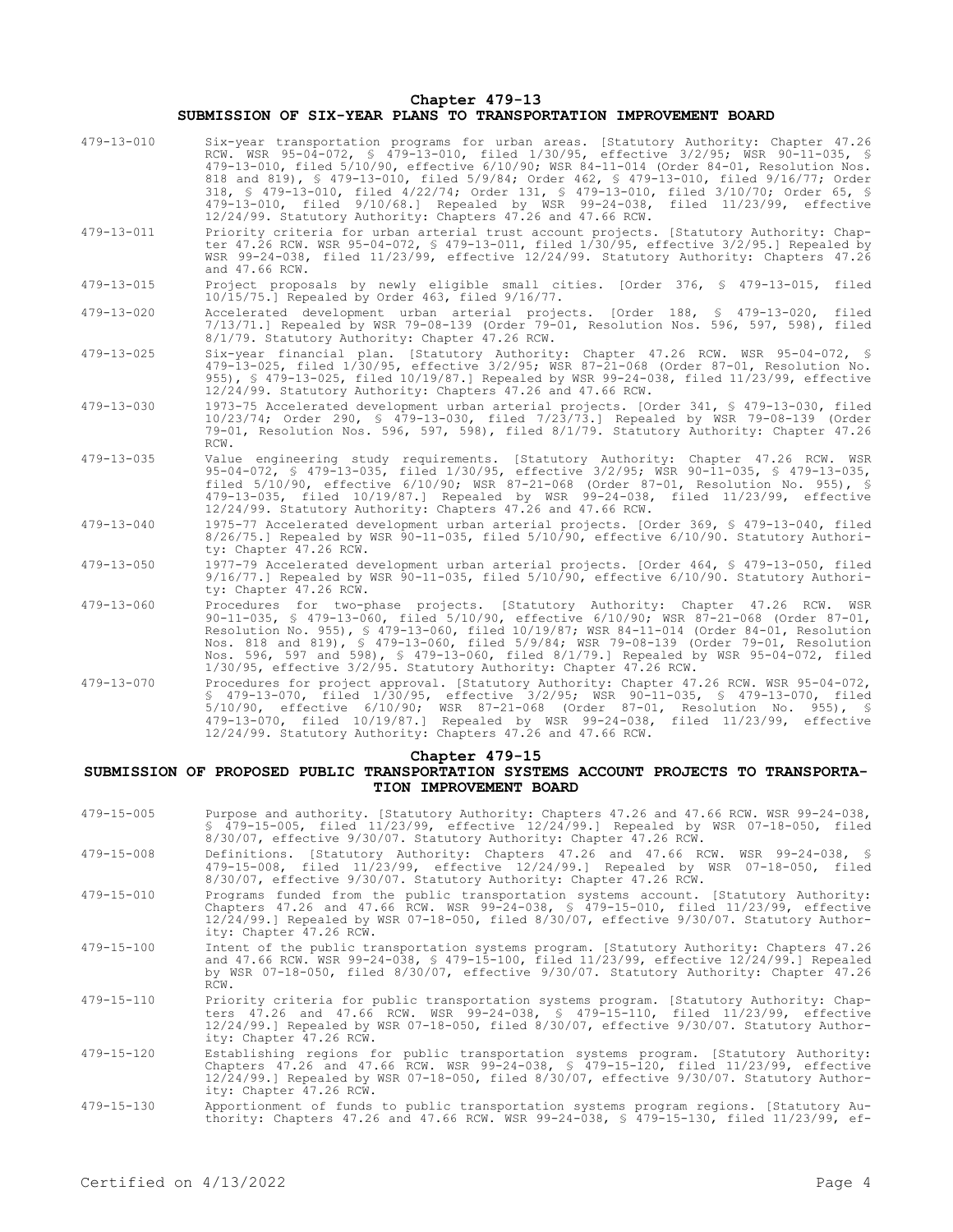fective 12/24/99.] Repealed by WSR 07-18-050, filed 8/30/07, effective 9/30/07. Statutory Authority: Chapter 47.26 RCW.

479-15-140 Eligible public transportation systems program projects. [Statutory Authority: Chapters 47.26 and 47.66 RCW. WSR 99-24-038, § 479-15-140, filed 11/23/99, effective 12/24/99.] Repealed by WSR 07-18-050, filed 8/30/07, effective 9/30/07. Statutory Authority: Chapter 47.26 RCW.

## **Chapter 479-16 REQUIREMENTS FOR URBAN ARTERIAL PROJECT DEVELOPMENT**

- 479-16-010 Methods of construction. [Statutory Authority: Chapter 47.26 RCW. WSR 95-04-072, § 479-16-010, filed 1/30/95, effective 3/2/95; Order 32, § 479-16-010, filed 2/6/68.] Repealed by WSR 99-24-038, filed 11/23/99, effective 12/24/99. Statutory Authority: Chapters  $47.\overline{26}$  and  $47.66$  RCW.
- 479-16-015 Registered engineer in charge. [Statutory Authority: Chapter 47.26 RCW. WSR 95-04-072, § 479-16-015, filed 1/30/95, effective 3/2/95; WSR 90-11-035, § 479-16-015, filed 5/10/90, effective 6/10/90; WSR 80-16-013 (Order 80-02, Resolution No. 656), § 479-16-015, filed 10/27/80; Order 34, § 479-16-015, filed 2/6/68.] Repealed by WSR 99-24-038, filed 11/23/99, effective 12/24/99. Statutory Authority: Chapters 47.26 and 47.66 RCW.
- 479-16-016 Certification of completed work. [Statutory Authority: Chapter 47.26 RCW. WSR 95-04-072, § 479-16-016, filed 1/30/95, effective 3/2/95; WSR 90-11-035, § 479-16-016, filed 5/10/90, effective 6/10/90; Order 34, § 479-16-016, filed 2/6/68.] Repealed by WSR 99-24-038, filed 11/23/99, effective 12/24/99. Statutory Authority: Chapters 47.26 and 47.66 RCW.
- 479-16-020 Standard specifications. [Statutory Authority: Chapter 47.26 RCW. WSR 99-08-021, § 479-16-020, filed 3/29/99, effective 4/29/99; WSR 90-11-035, § 479-16-020, filed 5/10/90, effective 6/10/90; Order 10, § 479-16-020, filed 9/12/67.] Repealed by WSR 99-24-038, filed 11/23/99, effective 12/24/99. Statutory Authority: Chapters 47.26 and 47.66 RCW.
- 479-16-030 Utility and railroad adjustments and relocations. [Statutory Authority: Chapter 47.26 RCW. WSR 95-04-072, § 479-16-030, filed 1/30/95, effective 3/2/95; WSR 90-11-035, § 479-16-030, filed 5/10/90, effective 6/10/90; Order 160, § 479-16-030, filed 12/14/70; Order 28, § 479-16-030, filed 11/8/67.] Repealed by WSR 99-24-038, filed 11/23/99, effective 12/24/99. Statutory Authority: Chapters 47.26 and 47.66 RCW.
- 479-16-035 Undergrounding utilities. [Statutory Authority: Chapter 47.26 RCW. WSR 95-04-072, § 479-16-035, filed 1/30/95, effective 3/2/95; WSR 90-11-035, § 479-16-035, filed 5/10/90, effective 6/10/90; Order 95, § 479-16-035, filed 5/23/69.] Repealed by WSR 99-24-038, filed 11/23/99, effective 12/24/99. Statutory Authority: Chapters 47.26 and 47.66 RCW.
- 479-16-040 Traffic control devices. [Statutory Authority: Chapter 47.26 RCW. WSR 99-08-021, § 479-16-040, filed 3/29/99, effective 4/29/99; WSR 95-04-072, § 479-16-040, filed 1/30/95, effective 3/2/95; WSR 90-11-035, § 479-16-040, filed 5/10/90, effective 6/10/90; Order 33, § 479-16-040, filed 2/6/68.] Repealed by WSR 99-24-038, filed 11/23/99, effective 12/24/99. Statutory Authority: Chapters 47.26 and 47.66 RCW.
- 479-16-045 Project plantings. [Statutory Authority: Chapter 47.26 RCW. WSR 95-04-072, § 479-16-045, filed 1/30/95, effective 3/2/95; WSR 90-11-035, § 479-16-045, filed 5/10/90, effective 6/10/90; Order 233, § 479-16-045, filed 2/22/72; Order 80, § 479-16-045, filed 1/21/69.] Repealed by WSR 99-24-038, filed 11/23/99, effective 12/24/99. Statutory Authority: Chapters 47.26 and 47.66 RCW.
- 479-16-050 Acquisition of rights of way. [Statutory Authority: Chapter 47.26 RCW. WSR 90-11-035, § 479-16-050, filed 5/10/90, effective 6/10/90; Order 173, § 479-16-050, filed 4/28/71; Order 17, § 479-16-050, filed 10/11/67.] Repealed by WSR 99-24-038, filed 11/23/99, effective 12/24/99. Statutory Authority: Chapters 47.26 and 47.66 RCW.
- 479-16-060 Design standards for transportation improvement board projects. [Statutory Authority: Chapter 47.26 RCW. WSR 95-04-072, § 479-16-060, filed 1/30/95, effective 3/2/95; WSR 90-11-035, § 479-16-060, filed 5/10/90, effective 6/10/90; WSR 81-16-066 (Order 81-03, Resolution No. 686), § 479-16-060, filed 8/4/81; Order 460, § 479-16-060, filed 9/16/77; Order 67, § 479-16-060, filed 9/10/68; Order 9, § 479-16-060, filed 9/12/67.] Repealed by WSR 99-24-038, filed 11/23/99, effective 12/24/99. Statutory Authority: Chapters 47.26 and 47.66 RCW.
- 479-16-061 Design standards for urban arterials (collector class). [Order 62, § 479-16-061, filed 7/23/68.] Repealed by WSR 90-11-035, filed 5/10/90, effective 6/10/90. Statutory Authority: Chapter 47.26 RCW.
- 479-16-070 Standards for functional classification of urban arterials. [Statutory Authority: Chapter 47.26 RCW. WSR 90-11-035, § 479-16-070, filed 5/10/90, effective 6/10/90; WSR 81-04-015 (Order 81-01, Resolution Nos. 666, 667 and 668), § 479-16-070, filed 1/29/81; Order 457, § 479-16-070, filed 9/16/77; Order 249, § 479-16-070, filed 5/31/72; Order 52, § 479-16-070, filed 7/2/68.] Repealed by WSR 95-04-072, filed 1/30/95, effective 3/2/95. Statutory Authority: Chapter 47.26 RCW.

479-16-071 Review of functional classification plans. [Order 457, § 479-16-071, filed 9/16/77; Order 159, § 479-16-071, filed 12/14/70; Order 68, § 479-16-071, filed 9/10/68.] Repealed by WSR 90-11-035, filed 5/10/90, effective 6/10/90. Statutory Authority: Chapter 47.26 RCW.

- 479-16-072 Classification standards for arterials in rural incorporated areas. [Statutory Authority: Chapter 47.26 RCW. WSR 90-11-035, § 479-16-072, filed 5/10/90, effective 6/10/90; WSR<br>81-04-016 (Order 81-02, Resolution No. 669), § 479-16-072, filed 1/29/81.] Repealed by<br>WSR 95-04-072, filed 1/30/95, effective 3/2/95. S
- 479-16-080 Apportionment of urban arterial trust account fund to regions. [Statutory Authority: Chapter 47.26 RCW. WSR 95-04-072, § 479-16-080, filed 1/30/95, effective 3/2/95; WSR 90-11-035, § 479-16-080, filed 5/10/90, effective 6/10/90; WSR 85-15-073 (Order 85-02, Resolution No. 886), § 479-16-080, filed 7/22/85; WSR 81-04-015 (Order 81-01, Resolution Nos. 666, 667 and 668), § 479-16-080, filed 1/29/81; Order 457, § 479-16-080, filed 9/16/77; Order 189, § 479-16-080, filed 7/13/71; Order 75, § 479-16-080, filed 10/10/68.]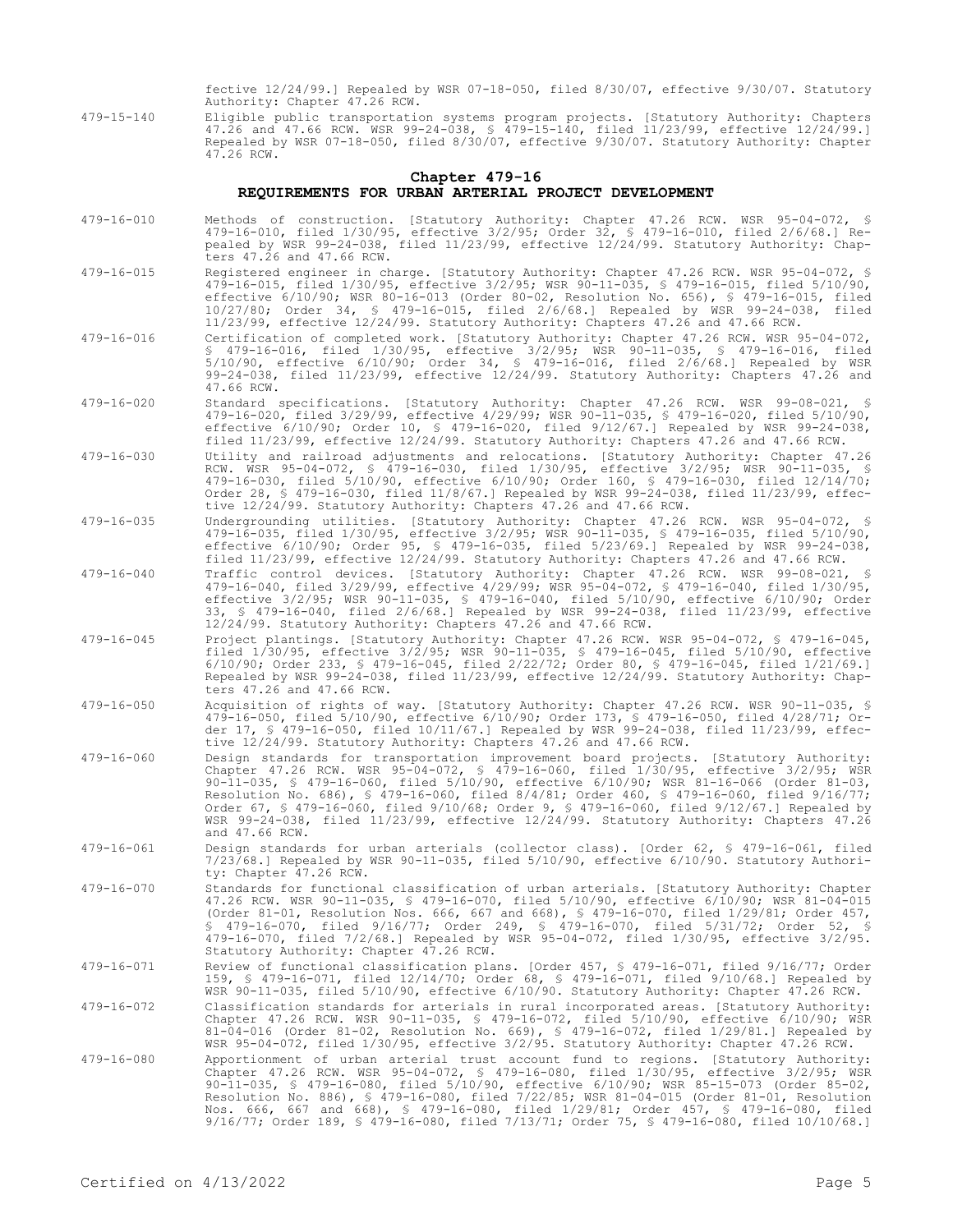Repealed by WSR 99-24-038, filed 11/23/99, effective 12/24/99. Statutory Authority: Chapters 47.26 and 47.66 RCW. 479-16-085 Funding for pedestrian facilities. [Statutory Authority: Chapter 47.26 RCW. WSR 95-04-072, § 479-16-085, filed 1/30/95, effective 3/2/95.] Repealed by WSR 99-24-038, filed 11/23/99, effective 12/24/99. Statutory Authority: Chapters 47.26 and 47.66 RCW.

479-16-090 Introduction and purpose. [Order 319, § 479-16-090, filed 4/22/74.] Repealed by WSR 95-04-072, filed 1/30/95, effective 3/2/95. Statutory Authority: Chapter 47.26 RCW.

479-16-091 Definitions. [Statutory Authority: Chapter 47.26 RCW. WSR 90-11-035, § 479-16-091, filed 5/10/90, effective 6/10/90; Order 319, § 479-16-091, filed 4/22/74.] Repealed by WSR 95-04-072, filed 1/30/95, effective 3/2/95. Statutory Authority: Chapter 47.26 RCW.

- 479-16-092 Conceptual approach to bikeway system designation and development. [Statutory Authority: Chapter 47.26 RCW. WSR 90-11-035, § 479-16-092, filed 5/10/90, effective 6/10/90; Order 319, § 479-16-092, filed 4/22/74.] Repealed by WSR 95-04-072, filed 1/30/95, effective 3/2/95. Statutory Authority: Chapter 47.26 RCW.
- 479-16-094 Criteria for bikeway system designation. [Order 319, § 479-16-094, filed 4/22/74.] Repealed by WSR 95-04-072, filed 1/30/95, effective 3/2/95. Statutory Authority: Chapter 47.26 RCW.
- 479-16-096 Design standards for bikeways. [Statutory Authority: Chapter 47.26 RCW. WSR 90-11-035, § 479-16-096, filed 5/10/90, effective 6/10/90; Order 368, § 479-16-096, filed 8/26/75; Order 319, § 479-16-096, filed 4/22/74.] Repealed by WSR 95-04-072, filed 1/30/95, effective 3/2/95. Statutory Authority: Chapter 47.26 RCW.
- 479-16-098 Inclusion of bicycle facilities in transportation improvement board projects. [Statutory Authority: Chapter 47.26 RCW. WSR 99-08-021, § 479-16-098, filed 3/29/99, effective 4/29/99; WSR 95-04-072, § 479-16-098, filed 1/30/95, effective 3/2/95; WSR 90-11-035, § 479-16-098, filed 5/10/90, effective 6/10/90; Order 319, § 479-16-098, filed 4/22/74.] Repealed by WSR 99-24-038, filed 11/23/99, effective 12/24/99. Statutory Authority: Chapters 47.26 and 47.66 RCW.

#### **Chapter 479-17 STATEWIDE COMPETITIVE AND ENHANCEMENT PROGRAMS**

- 479-17-100 Transportation Equity Act for the 21st Century or its successor acts, surface transportation program, statewide competitive program account—Eligibility. [Statutory Authority: Chapters 47.26 and 47.66 RCW. WSR 99-24-038, § 479-17-100, filed 11/23/99, effective 12/24/99.] Repealed by WSR 07-18-050, filed 8/30/07, effective 9/30/07. Statutory Authority: Chapter 47.26 RCW.
- 479-17-200 Transportation Equity Act for the 21st Century or its successor acts, statewide competitive program account—Criteria. [Statutory Authority: Chapters 47.26 and 47.66 RCW. WSR 99-24-038, § 479-17-200, filed 11/23/99, effective 12/24/99.] Repealed by WSR 07-18-050, filed 8/30/07, effective 9/30/07. Statutory Authority: Chapter 47.26 RCW.
- 479-17-300 Transportation Equity Act for the 21st Century or its successor acts, enhancement program account—Eligibility. [Statutory Authority: Chapters 47.26 and 47.66 RCW. WSR 99-24-038, § 479-17-300, filed 11/23/99, effective 12/24/99.] Repealed by WSR 07-18-050, filed 8/30/07, effective 9/30/07. Statutory Authority: Chapter 47.26 RCW.
- 479-17-400 Transportation Equity Act for the 21st Century or its successor acts, enhancement program account—Criteria. [Statutory Authority: Chapters 47.26 and 47.66 RCW. WSR 99-24-038, § 479-17-400, filed 11/23/99, effective 12/24/99.] Repealed by WSR 07-18-050, filed 8/30/07, effective 9/30/07. Statutory Authority: Chapter 47.26 RCW.

#### **Chapter 479-20 FINANCIAL AND PAYMENT REQUIREMENTS**

- 479-20-005 Matching ratios for cities and counties. [Order 96, § 479-20-005, filed 5/23/69.] Repealed by WSR 90-11-035, filed 5/10/90, effective 6/10/90. Statutory Authority: Chapter 47.26 RCW.
- 479-20-007 Matching ratios for urban arterial trust account funds. [Statutory Authority: Chapter 47.26 RCW. WSR 99-08-021, § 479-20-007, filed 3/29/99, effective 4/29/99; WSR 95-04-072, § 479-20-007, filed 1/30/95, effective 3/2/95; WSR 90-11-035, § 479-20-007, filed 5/10/90, effective 6/10/90.] Repealed by WSR 99-24-038, filed 11/23/99, effective 12/24/99. Statutory Authority: Chapters 47.26 and 47.66 RCW.
- 479-20-010 Reimbursable costs. [Statutory Authority: Chapter 47.26 RCW. WSR 95-04-072, § 479-20-010, filed 1/30/95, effective 3/2/95; WSR 90-11-035, § 479-20-010, filed 5/10/90, effective 6/10/90; WSR 87-21-068 (Order 87-01, Resolution No. 955), § 479-20-010, filed 10/19/87; WSR 79-08-139 (Order 79-01, Resolution Nos. 596, 597 and 598), § 479-20-010, filed 8/1/79; Order 290, § 479-20-010, filed 7/23/73; Order 8, § 479-20-010, filed 9/10/67.] Repealed by WSR 99-24-038, filed 11/23/99, effective 12/24/99. Statutory Authority: Chapters 47.26 and 47.66 RCW.
- 479-20-011 Reimbursable costs for engineering. [Statutory Authority: Chapter 47.26 RCW. WSR 95-04-072, § 479-20-011, filed 1/30/95, effective 3/2/95; WSR 90-11-035, § 479-20-011, filed 5/10/90, effective 6/10/90; WSR 87-21-068 (Order 87-01, Resolution No. 955), § 479-20-011, filed 10/19/87.] Repealed by WSR 99-24-038, filed 11/23/99, effective 12/24/99. Statutory Authority: Chapters 47.26 and 47.66 RCW.
- 479-20-013 Direct costs. [Statutory Authority: RCW 4.26.086, 47.26.080 and 82.44.180. WSR 96-04-015, § 479-20-013, filed 1/29/96, effective 2/29/96. Statutory Authority: Chapter 47.26 RCW. WSR 95-04-072, § 479-20-013, filed 1/30/95, effective 3/2/95; WSR 90-11-035, § 479-20-013, filed 5/10/90, effective 6/10/90; Order 250, § 479-20-013, filed 5/31/72; Order 78, § 479-20-013, filed 1/21/69.] Repealed by WSR 99-24-038, filed 11/23/99, effective 12/24/99. Statutory Authority: Chapters 47.26 and 47.66 RCW.
- 479-20-016 Indirect costs. [Statutory Authority: Chapter 47.26 RCW. WSR 95-04-072, § 479-20-016, filed 1/30/95, effective 3/2/95; WSR 90-11-035, § 479-20-016, filed 5/10/90, effective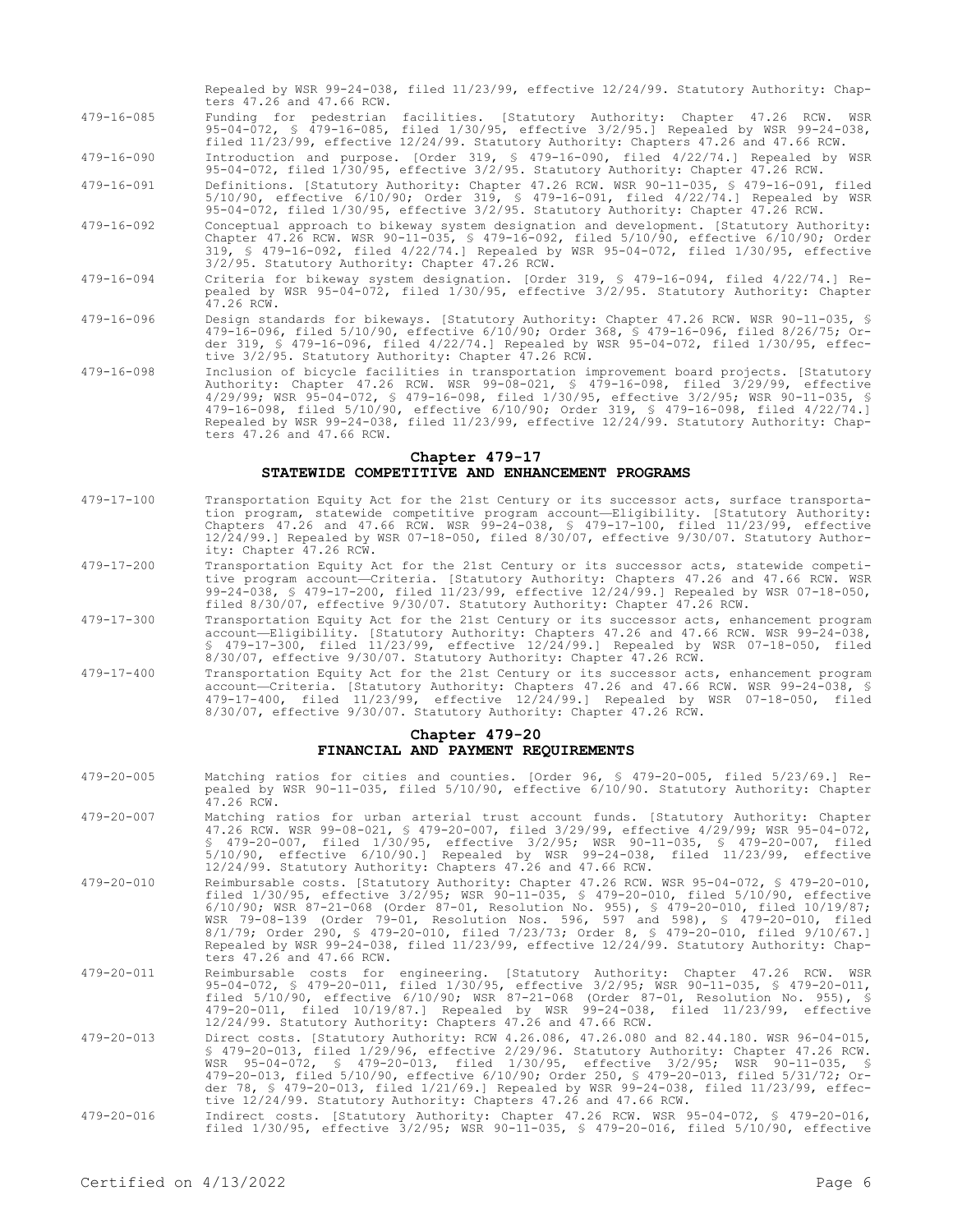|                  | $6/10/90$ ; Order 78, § 479-20-016, filed $1/21/69$ .] Repealed by WSR 99-24-038, filed<br>11/23/99, effective 12/24/99. Statutory Authority: Chapters 47.26 and 47.66 RCW.                                                                                                                                                                                                                                                                                                                                                                                                                                                                                                                                               |
|------------------|---------------------------------------------------------------------------------------------------------------------------------------------------------------------------------------------------------------------------------------------------------------------------------------------------------------------------------------------------------------------------------------------------------------------------------------------------------------------------------------------------------------------------------------------------------------------------------------------------------------------------------------------------------------------------------------------------------------------------|
| $479 - 20 - 020$ | Partial or progress payments for project costs. [Statutory Authority: Chapter 47.26 RCW.<br>WSR 99-08-021, § 479-20-020, filed 3/29/99, effective 4/29/99; WSR 95-04-072, §<br>479-20-020, filed 1/30/95, effective 3/2/95; WSR 90-11-035, § 479-20-020, filed 5/10/90,<br>effective 6/10/90; Order 217, § 479-20-020, filed 1/19/72; Order 77, § 479-20-020, filed<br>$1/21/69$ ; Resolution No. 16, filed $10/11/67$ . Repealed by WSR 99-24-038, filed 11/23/99,<br>effective 12/24/99. Statutory Authority: Chapters 47.26 and 47.66 RCW.                                                                                                                                                                             |
| $479 - 20 - 025$ | Record requirements. [Statutory Authority: Chapter 47.26 RCW. WSR 99-08-021, §<br>479-20-025, filed 3/29/99, effective 4/29/99; WSR 95-04-072, § 479-20-025, filed 1/30/95,<br>effective 3/2/95; WSR 90-11-035, § 479-20-025, filed 5/10/90, effective 6/10/90; Order<br>79, § 479-20-025, filed 1/21/69.] Repealed by WSR 99-24-038, filed 11/23/99, effective<br>12/24/99. Statutory Authority: Chapters 47.26 and 47.66 RCW.                                                                                                                                                                                                                                                                                           |
| $479 - 20 - 027$ | Audits of urban arterial project records. [Statutory Authority: Chapter 47.26 RCW. WSR<br>95-04-072, \$ 479-20-027, filed 1/30/95, effective 3/2/95; WSR 90-11-035, \$ 479-20-027,<br>filed 5/10/90, effective 6/10/90; Order 321, § 479-20-027, filed 5/21/74; Order 143, §<br>479-20-027, filed 6/15/70.] Repealed by WSR 99-24-038, filed 11/23/99, effective<br>12/24/99. Statutory Authority: Chapters 47.26 and 47.66 RCW.                                                                                                                                                                                                                                                                                          |
| $479 - 20 - 030$ | Estimate of expenditures and demand for funds. [Resolution No. 15, filed 10/11/67.] Re-<br>pealed by Order 49, filed 5/6/68.                                                                                                                                                                                                                                                                                                                                                                                                                                                                                                                                                                                              |
| $479 - 20 - 031$ | Expenditure schedule of urban arterial trust account funds. [Statutory Authority: Chapter<br>47.26 RCW. WSR 95-04-072, § 479-20-031, filed 1/30/95, effective 3/2/95; WSR 90-11-035, §<br>479-20-031, filed 5/10/90, effective 6/10/90; WSR 79-08-139 (Order 79-01, Resolution Nos.<br>596, 597 and 598), § 479-20-031, filed 8/1/79; Order 49, § 479-20-031, filed 5/6/68.] Re-<br>pealed by WSR 99-24-038, filed 11/23/99, effective 12/24/99. Statutory Authority: Chap-<br>ters 47.26 and 47.66 RCW.                                                                                                                                                                                                                  |
| $479 - 20 - 032$ | Updated estimates of total requested urban arterial trust fund participation. [Order 66,<br>\$ 479-20-032, filed $9/10/68$ ; Order 50, \$ 479-20-032, filed $5/6/68$ .] Repealed by Order 98,<br>filed $7/15/69$ .                                                                                                                                                                                                                                                                                                                                                                                                                                                                                                        |
| $479 - 20 - 033$ | Procedure for requesting an increase in authorized amount of urban arterial trust funds.<br>[Statutory Authority: Chapter 47.26 RCW. WSR 90-11-035, § 479-20-033, filed 5/10/90, ef-<br>fective 6/10/90; WSR 87-21-068 (Order 87-01, Resolution No. 955), § 479-20-033, filed<br>10/19/87; WSR 81-04-015 (Order 81-01, Resolution Nos. 666, 667 and 668), § 479-20-033,<br>filed 1/29/81; WSR 79-08-139 (Order 79-01, Resolution Nos. 596, 597 and 598), §<br>479-20-033, filed 8/1/79; Order 461, § 479-20-033, filed 9/16/77; Order 217, §<br>479-20-033, filed 1/19/72; Order 98, § 479-20-033, filed 7/15/69.] Repealed by WSR<br>95-04-072, filed 1/30/95, effective 3/2/95. Statutory Authority: Chapter 47.26 RCW. |
| $479 - 20 - 035$ | Procedure when an increase in cost is indicated. [Order 66, § 479-20-035, filed 9/10/68;<br>Order 50, § 479-20-035, filed $5/6/68$ .] Repealed by Order 98, filed $7/15/69$ .                                                                                                                                                                                                                                                                                                                                                                                                                                                                                                                                             |
| $479 - 20 - 036$ | Consideration of requests for an increase in authorized amount of urban arterial trust<br>funds. [Statutory Authority: Chapter 47.26 RCW. WSR 90-11-035, § 479-20-036, filed<br>$5/10/90$ , effective $6/10/90$ ; WSR 87-21-068 (Order 87-01, Resolution No. 955),<br>479-20-036, filed 10/19/87; WSR 80-16-006 (Order 80-01, Resolution No.<br>$643$ , §<br>479-20-036, filed 10/24/80; WSR 80-10-013 (Order 80-01, Resolution No. 643), §<br>479-20-036, filed 7/29/80; Order 461, § 479-20-036, filed 9/16/77; Order 98, §<br>479-20-036, filed 7/15/69.] Repealed by WSR 95-04-072, filed 1/30/95, effective 3/2/95.<br>Statutory Authority: Chapter 47.26 RCW.                                                       |
| $479 - 20 - 037$ | Procedure to request increase in board funds. [Statutory Authority: Chapter 47.26 RCW.<br>WSR 99-08-021, § 479-20-037, filed 3/29/99, effective 4/29/99; WSR 95-04-072, §<br>479-20-037, filed 1/30/95, effective 3/2/95; WSR 90-11-035, § 479-20-037, filed 5/10/90,<br>effective 6/10/90; WSR 87-21-068 (Order 87-01, Resolution No. 955), § 479-20-037, filed<br>$10/19/87$ .] Repealed by WSR 99-24-038, filed $11/23/99$ , effective $12/24/99$ . Statutory Au-<br>thority: Chapters 47.26 and 47.66 RCW.                                                                                                                                                                                                            |
| $479 - 20 - 040$ | Updated estimates of total requested urban arterial trust fund participation. [Order 50,<br>$$479-20-040$ , filed $5/6/68$ . Repealed by Order 66, filed $9/10/68$ .                                                                                                                                                                                                                                                                                                                                                                                                                                                                                                                                                      |
| $479 - 20 - 045$ | Approval of requests for increased urban arterial trust fund participation. [Order 50, §<br>479-20-045, filed $5/6/68$ . Repealed by Order 66, filed $9/10/68$ .                                                                                                                                                                                                                                                                                                                                                                                                                                                                                                                                                          |
| $479 - 20 - 050$ | Requests for major increases in urban arterial trust fund participation. [Order 50, §<br>479-20-050, filed 5/6/68.] Repealed by Order 66, filed 9/10/68.                                                                                                                                                                                                                                                                                                                                                                                                                                                                                                                                                                  |
| $479 - 20 - 060$ | Annexations involving approved urban arterial projects. [Order 218, § 479-20-060, filed<br>1/19/72; Order 53, § 479-20-060, filed 7/2/68.] Repealed by WSR 90-11-035, filed 5/10/90,<br>effective 6/10/90. Statutory Authority: Chapter 47.26 RCW.                                                                                                                                                                                                                                                                                                                                                                                                                                                                        |
| $479 - 20 - 070$ | Incorporations involving approved urban arterial projects. [Order 219, § 479-20-070,<br>filed $1/19/72$ ; Order 64, § 479-20-070, filed $9/10/68$ . Repealed by WSR 90-11-035, filed<br>5/10/90, effective 6/10/90. Statutory Authority: Chapter 47.26 RCW.                                                                                                                                                                                                                                                                                                                                                                                                                                                               |
| $479 - 20 - 075$ | Emergent nature urban arterial trust account projects. [Statutory Authority: Chapter<br>47.26 RCW. WSR 90-11-035, § 479-20-075, filed 5/10/90, effective 6/10/90; Order 171, §<br>479-20-075, filed 4/28/71; Order 97, § 479-20-075, filed 7/15/69.] Repealed by WSR<br>95-04-072, filed 1/30/95, effective 3/2/95. Statutory Authority: Chapter 47.26 RCW.                                                                                                                                                                                                                                                                                                                                                               |
| $479 - 20 - 080$ | Urban arterial board approved schedule for project development. [Order 217, \$ 479-20-080,<br>filed $1/19/72$ ; Order 151, § 479-20-080, filed $7/20/70$ .] Repealed by WSR 90-11-035, filed<br>5/10/90, effective 6/10/90. Statutory Authority: Chapter 47.26 RCW.                                                                                                                                                                                                                                                                                                                                                                                                                                                       |
| $479 - 20 - 083$ | Unacceptable reasons for delay of authorized urban arterial projects. [Statutory Authori-<br>ty: Chapter 47.26 RCW. WSR 79-08-139 (Order 79-01, Resolution Nos. 596, 597 and 598), §<br>479-20-083, filed 8/1/79; Order 151, § 479-20-083, filed 7/20/70.] Repealed by WSR<br>90-11-035, filed 5/10/90, effective 6/10/90. Statutory Authority: Chapter 47.26 RCW.                                                                                                                                                                                                                                                                                                                                                        |
| $479 - 20 - 086$ | Review of delayed projects. [Statutory Authority: Chapter 47.26 RCW. WSR 95-04-072, §<br>479-20-086, filed 1/30/95, effective 3/2/95; WSR 90-11-035, § 479-20-086, filed 5/10/90,<br>effective 6/10/90; Order 217, § 479-20-086, filed 1/19/72; Order 151, § 479-20-086, filed                                                                                                                                                                                                                                                                                                                                                                                                                                            |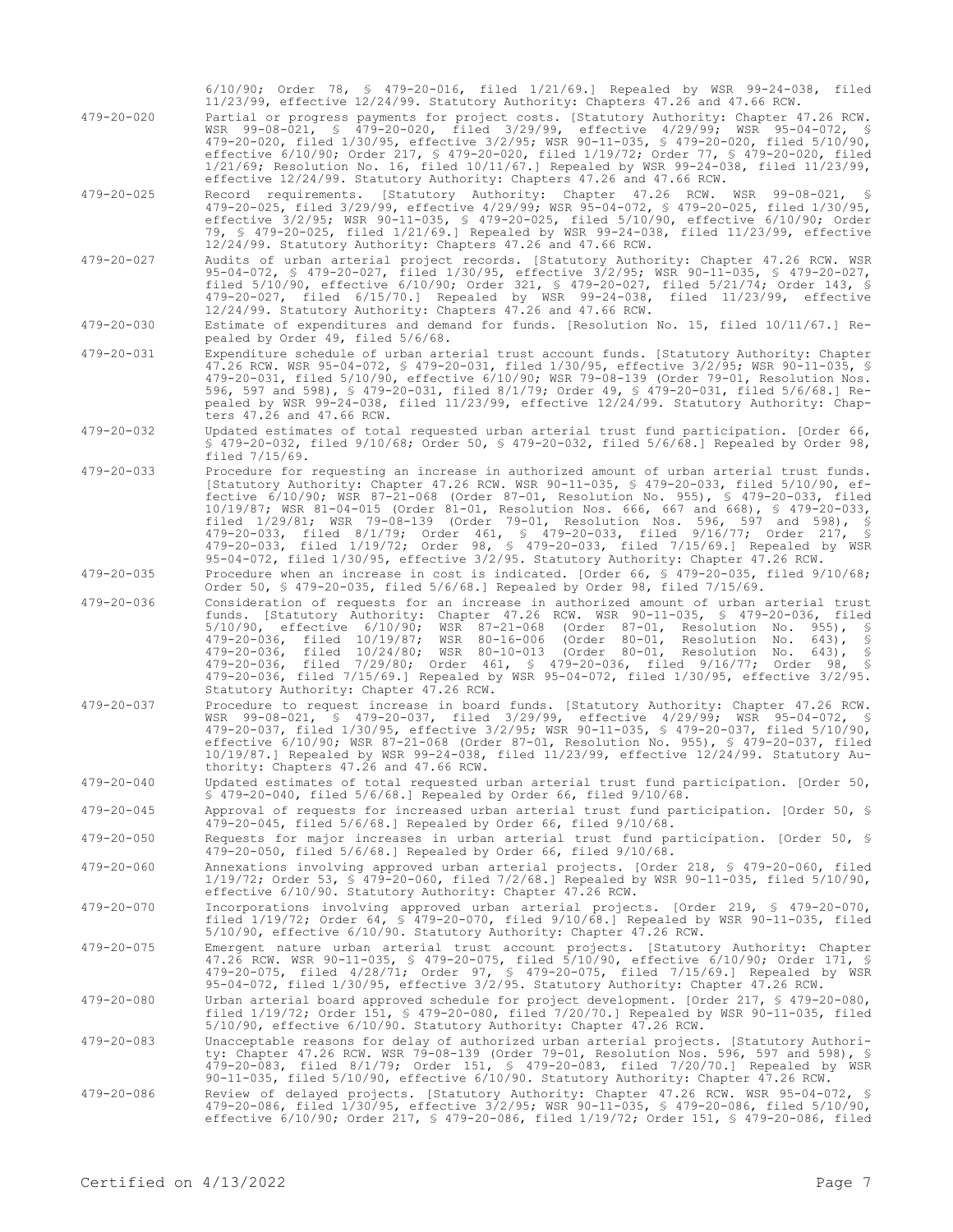7/20/70.] Repealed by WSR 99-24-038, filed 11/23/99, effective 12/24/99. Statutory Authority: Chapters 47.26 and 47.66 RCW.

- 479-20-089 Recovery of urban arterial trust funds on canceled projects. [Statutory Authority: Chapter 47.26 RCW. WSR 90-11-035, § 479-20-089, filed 5/10/90, effective 6/10/90; Order 217, § 479-20-089, filed 1/19/72; Order 151, § 479-20-089, filed 7/20/70.] Repealed by WSR 99-24-038, filed 11/23/99, effective 12/24/99. Statutory Authority: Chapters 47.26 and 47.66 RCW.
- 479-20-095 Identification and consideration of surplus funds on authorized urban arterial trust account projects. [Statutory Authority: Chapter 47.26 RCW. WSR 95-04-072, § 479-20-095, filed 1/30/95, effective 3/2/95; WSR 90-11-035, § 479-20-095, filed 5/10/90, effective 6/10/90; Order 356, § 479-20-095, filed 4/22/75.] Repealed by WSR 99-24-038, filed 11/23/99, effective 12/24/99. Statutory Authority: Chapters 47.26 and 47.66 RCW.

## **Chapter 479-24**

#### **RULES AND REGULATIONS PURSUANT TO STATE ENVIRONMENTAL POLICY ACT GUIDELINES**

- 479-24-010 Purpose. [Statutory Authority: Chapter 47.26 RCW. WSR 90-11-035, § 479-24-010, filed 5/10/90, effective 6/10/90; Order 405, § 479-24-010, filed 7/16/76.] Repealed by WSR 99-24-038, filed 11/23/99, effective 12/24/99. Statutory Authority: Chapters 47.26 and 47.66 RCW.
- 479-24-020 Incorporation of the SEPA guidelines adopted by the council on environmental policy. [Statutory Authority: Chapter 47.26 RCW. WSR 90-11-035, § 479-24-020, filed 5/10/90, effective 6/10/90; Order 405, § 479-24-020, filed 7/16/76.] Repealed by WSR 99-24-038, filed 11/23/99, effective 12/24/99. Statutory Authority: Chapters 47.26 and 47.66 RCW.
- 479-24-030 Timing of the environmental review process. [Statutory Authority: Chapter 47.26 RCW. WSR 95-04-072, § 479-24-030, filed 1/30/95, effective 3/2/95; WSR 90-11-035, § 479-24-030, filed 5/10/90, effective 6/10/90; Order 405, § 479-24-030, filed 7/16/76.] Repealed by WSR 99-24-038, filed 11/23/99, effective 12/24/99. Statutory Authority: Chapters 47.26 and 47.66 RCW.
- 479-24-040 Procedures when consulted. [Statutory Authority: Chapter 47.26 RCW. WSR 90-11-035, § 479-24-040, filed 5/10/90, effective 6/10/90; Order 405, § 479-24-040, filed 7/16/76.] Repealed by WSR 99-24-038, filed 11/23/99, effective 12/24/99. Statutory Authority: Chapters 47.26 and 47.66 RCW.
- 479-24-050 Designation of responsible official. [Statutory Authority: Chapter 47.26 RCW. WSR 90-11-035, § 479-24-050, filed 5/10/90, effective 6/10/90; Order 405, § 479-24-050, filed 7/16/76.] Repealed by WSR 99-24-038, filed 11/23/99, effective 12/24/99. Statutory Authority: Chapters 47.26 and 47.66 RCW.
- 479-24-060 Designation of SEPA public information center. [Order 405, § 479-24-060, filed 7/16/76.] Repealed by WSR 90-11-035, filed 5/10/90, effective 6/10/90. Statutory Authority: Chapter 47.26 RCW.
- 479-24-070 Designation of lead agency. [Statutory Authority: Chapter 47.26 RCW. WSR 90-11-035, § 479-24-070, filed 5/10/90, effective 6/10/90; Order 405, § 479-24-070, filed 7/16/76.] Repealed by WSR 99-24-038, filed 11/23/99, effective 12/24/99. Statutory Authority: Chapters 47.26 and 47.66 RCW.

#### **Chapter 479-112**

## **SUBMISSION OF PROPOSED TRANSPORTATION IMPROVEMENT ACCOUNT (TIA) PROJECTS TO TRANS-PORTATION IMPROVEMENT BOARD**

- 479-112-001 Purpose and authority. [Statutory Authority: Chapter 47.26 RCW. WSR 95-04-072, § 479-112-001, filed 1/30/95, effective 3/2/95.] Repealed by WSR 99-24-038, filed 11/23/99, effective 12/24/99. Statutory Authority: Chapters 47.26 and 47.66 RCW.
- 479-112-003 Transportation improvement account program intent. [Statutory Authority: Chapter 47.26 RCW. WSR 95-04-072, § 479-112-003, filed 1/30/95, effective 3/2/95.] Repealed by WSR 99-24-038, filed 11/23/99, effective 12/24/99. Statutory Authority: Chapters 47.26 and 47.66 RCW.
- 479-112-005 Agencies eligible for transportation improvement account funds. [Statutory Authority: Chapter 47.26 RCW. WSR 89-14-005 (Order 89-2, Resolution No. 035), § 479-112-005, filed 6/22/89.] Repealed by WSR 95-04-072, filed 1/30/95, effective 3/2/95. Statutory Authority: Chapter 47.26 RCW.
- 479-112-0055 Definitions. [Statutory Authority: RCW 4.26.086, 47.26.080 and 82.44.180. WSR 96-04-015, § 479-112-0055, filed 1/29/96, effective 2/29/96. Statutory Authority: 1995 c 269 § 2601. WSR 95-22-056, § 479-112-0055, filed 10/30/95, effective 11/30/95. Statutory Authority: Chapter 47.26 RCW. WSR 95-04-072, § 479-112-0055, filed 1/30/95, effective 3/2/95.] Repealed by WSR 99-24-038, filed 11/23/99, effective 12/24/99. Statutory Authority: Chapters 47.26 and 47.66 RCW.
- 479-112-007 Designation of lead agency for transportation improvement account projects. [Statutory Authority: Chapter 47.26 RCW. WSR 89-14-005 (Order 89-2, Resolution No. 035), § 479-112-007, filed 6/22/89.] Repealed by WSR 99-24-038, filed 11/23/99, effective 12/24/99. Statutory Authority: Chapters 47.26 and 47.66 RCW.
- 479-112-008 Verification of coordination with planning authority for transportation improvement account projects. [Statutory Authority: Chapter 47.26 RCW. WSR 95-04-072, § 479-112-008,<br>filed 1/30/95, effective 3/2/95; WSR 89-14-005 (Order 89-2, Resolution No. 035), §<br>479-112-008, filed 6/22/89.] Repealed by WSR 99-24-0 12/24/99. Statutory Authority: Chapters 47.26 and 47.66 RCW.
- 479-112-009 Planning requirements for multiagency transportation improvement account projects. [Statutory Authority: Chapter 47.26 RCW. WSR 95-04-072, § 479-112-009, filed 1/30/95, effective 3/2/95; WSR 89-14-005 (Order 89-2, Resolution No. 035), § 479-112-009, filed 6/22/89.] Repealed by WSR 99-24-038, filed 11/23/99, effective 12/24/99. Statutory Authority: Chapters 47.26 and 47.66 RCW.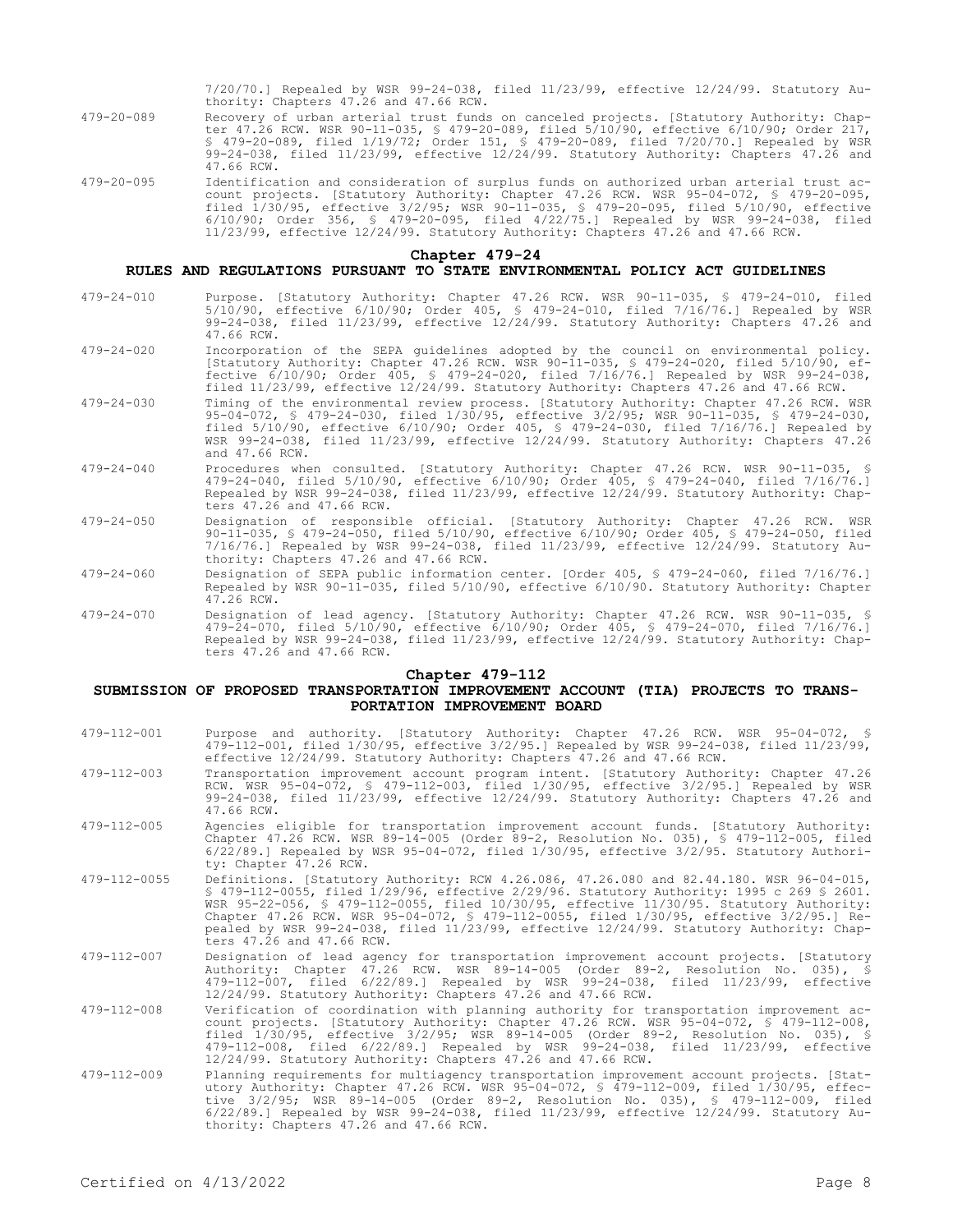- 479-112-010 Application for transportation improvement account projects. [Statutory Authority: Chapter 47.26 RCW. WSR 89-14-005 (Order 89-2, Resolution No. 035), § 479-112-010, filed 6/22/89.] Repealed by WSR 99-24-038, filed 11/23/99, effective 12/24/99. Statutory Authority: Chapters 47.26 and 47.66 RCW.
- 479-112-017 Local/private matching funds on transportation improvement account projects. [Statutory Authority: Chapter 47.26 RCW. WSR 95-04-072, § 479-112-017, filed 1/30/95, effective 3/2/95; WSR 90-16-028, § 479-112-017, filed 7/23/90, effective 8/23/90; WSR 89-14-005 (Order 89-2, Resolution No. 035), § 479-112-017, filed 6/22/89.] Repealed by WSR 99-24-038, filed 11/23/99, effective 12/24/99. Statutory Authority: Chapters 47.26 and 47.66 RCW.
- 479-112-018 Certification of local/private matching funds for transportation improvement account projects. [Statutory Authority: Chapter 47.26 RCW. WSR 89-14-005 (Order 89-2, Resolution No. 035), § 479-112-018, filed 6/22/89.] Repealed by WSR 99-24-038, filed 11/23/99, effective 12/24/99. Statutory Authority: Chapters 47.26 and 47.66 RCW.
- 479-112-020 Time and place for submission of proposed TIA projects. [Statutory Authority: Chapter 47.26 RCW. WSR 89-14-005 (Order 89-2, Resolution No. 035), § 479-112-020, filed 6/22/89.] Repealed by WSR 99-24-038, filed 11/23/99, effective 12/24/99. Statutory Authority: Chapters 47.26 and 47.66 RCW.

#### **Chapter 479-113**

## **SUBMISSION OF SIX-YEAR PLANS FOR TRANSPORTATION IMPROVEMENT ACCOUNT PROJECTS**

- 479-113-010 Six-year programs for transportation improvement account projects. [Statutory Authority: Chapter 47.26 RCW. WSR 95-04-072, § 479-113-010, filed 1/30/95, effective 3/2/95; WSR 89-14-005 (Order 89-2, Resolution No. 035), § 479-113-010, filed 6/22/89.] Repealed by WSR 99-24-038, filed 11/23/99, effective 12/24/99. Statutory Authority: Chapters 47.26 and 47.66 RCW.
- 479-113-011 Priority criteria for transportation improvement account projects. [Statutory Authority: Chapter 47.26 RCW. WSR 95-04-072, § 479-113-011, filed 1/30/95, effective 3/2/95; WSR 89-14-005 (Order 89-2, Resolution No. 035), § 479-113-011, filed 6/22/89.] Repealed by WSR 99-24-038, filed 11/23/99, effective 12/24/99. Statutory Authority: Chapters 47.26 and 47.66 RCW.
- 479-113-029 Establishing regions for transportation improvement account program. [Statutory Authority: Chapter 47.26 RCW. WSR 95-04-072, § 479-113-029, filed 1/30/95, effective 3/2/95; WSR 89-14-005 (Order 89-2, Resolution No. 035), § 479-113-029, filed 6/22/89.] Repealed by WSR 99-24-038, filed 11/23/99, effective 12/24/99. Statutory Authority: Chapters 47.26 and 47.66 RCW.
- 479-113-031 Allocation of transportation improvement account funds to regions. [Statutory Authority: Chapter 47.26 RCW. WSR 95-04-072, § 479-113-031, filed 1/30/95, effective 3/2/95; WSR 89-14-005 (Order 89-2, Resolution No. 035), § 479-113-031, filed 6/22/89.] Repealed by WSR 99-24-038, filed 11/23/99, effective 12/24/99. Statutory Authority: Chapters 47.26 and 47.66 RCW.
- 479-113-032 Contingency fund for the transportation improvement account urban program. [Statutory Authority: Chapter 47.26 RCW. WSR 89-14-005 (Order 89-2, Resolution No. 035), § 479-113-032, filed 6/22/89.] Repealed by WSR 95-04-072, filed 1/30/95, effective 3/2/95. Statutory Authority: Chapter 47.26 RCW.
- 479-113-035 Value engineering study requirements for transportation improvement account projects. [Statutory Authority: Chapter 47.26 RCW. WSR 95-04-072, § 479-113-035, filed 1/30/95, effective 3/2/95; WSR 90-16-028, § 479-113-035, filed 7/23/90, effective 8/23/90; WSR 89-14-005 (Order 89-2, Resolution No. 035), § 479-113-035, filed 6/22/89.] Repealed by WSR 99-24-038, filed 11/23/99, effective 12/24/99. Statutory Authority: Chapters 47.26 and 47.66 RCW.
- 479-113-070 Procedures for project phase approval for transportation improvement account projects. [Statutory Authority: Chapter 47.26 RCW. WSR 95-04-072, § 479-113-070, filed 1/30/95, effective 3/2/95.] Repealed by WSR 99-24-038, filed 11/23/99, effective 12/24/99. Statutory Authority: Chapters 47.26 and 47.66 RCW.

## **Chapter 479-116**

### **REQUIREMENTS FOR TRANSPORTATION IMPROVEMENT ACCOUNT PROJECT DEVELOPMENT**

- 479-116-010 Methods of construction for transportation improvement account projects. [Statutory Authority: Chapter 47.26 RCW. WSR 95-04-072, § 479-116-010, filed 1/30/95, effective 3/2/95.] Repealed by WSR 99-24-038, filed 11/23/99, effective 12/24/99. Statutory Authority: Chapters 47.26 and 47.66 RCW.
- 479-116-015 Registered engineer in charge for transportation improvement account projects. [Statutory Authority: Chapter 47.26 RCW. WSR 89-14-005 (Order 89-2, Resolution No. 035), § 479-116-015, filed 6/22/89.] Repealed by WSR 99-24-038, filed 11/23/99, effective 12/24/99. Statutory Authority: Chapters 47.26 and 47.66 RCW.
- 479-116-016 Certification of completed work for transportation improvement account projects. [Statutory Authority: Chapter 47.26 RCW. WSR 95-04-072, § 479-116-016, filed 1/30/95, effective 3/2/95; WSR 89-14-005 (Order 89-2, Resolution No. 035), § 479-116-016, filed 6/22/89.] Repealed by WSR 99-24-038, filed 11/23/99, effective 12/24/99. Statutory Authority: Chapters 47.26 and 47.66 RCW.
- 479-116-020 Standard specifications for transportation improvement account projects. [Statutory Au-thority: Chapter 47.26 RCW. WSR 89-14-005 (Order 89-2, Resolution No. 035), § 479-116-020, filed 6/22/89.] Repealed by WSR 99-24-038, filed 11/23/99, effective 12/24/99. Statutory Authority: Chapters 47.26 and 47.66 RCW.
- 479-116-030 Utility and railroad adjustments and relocations for transportation improvement account projects. [Statutory Authority: Chapter 47.26 RCW. WSR 89-14-005 (Order 89-2, Resolution No. 035), § 479-116-030, filed 6/22/89.] Repealed by WSR 99-24-038, filed 11/23/99, effective 12/24/99. Statutory Authority: Chapters 47.26 and 47.66 RCW.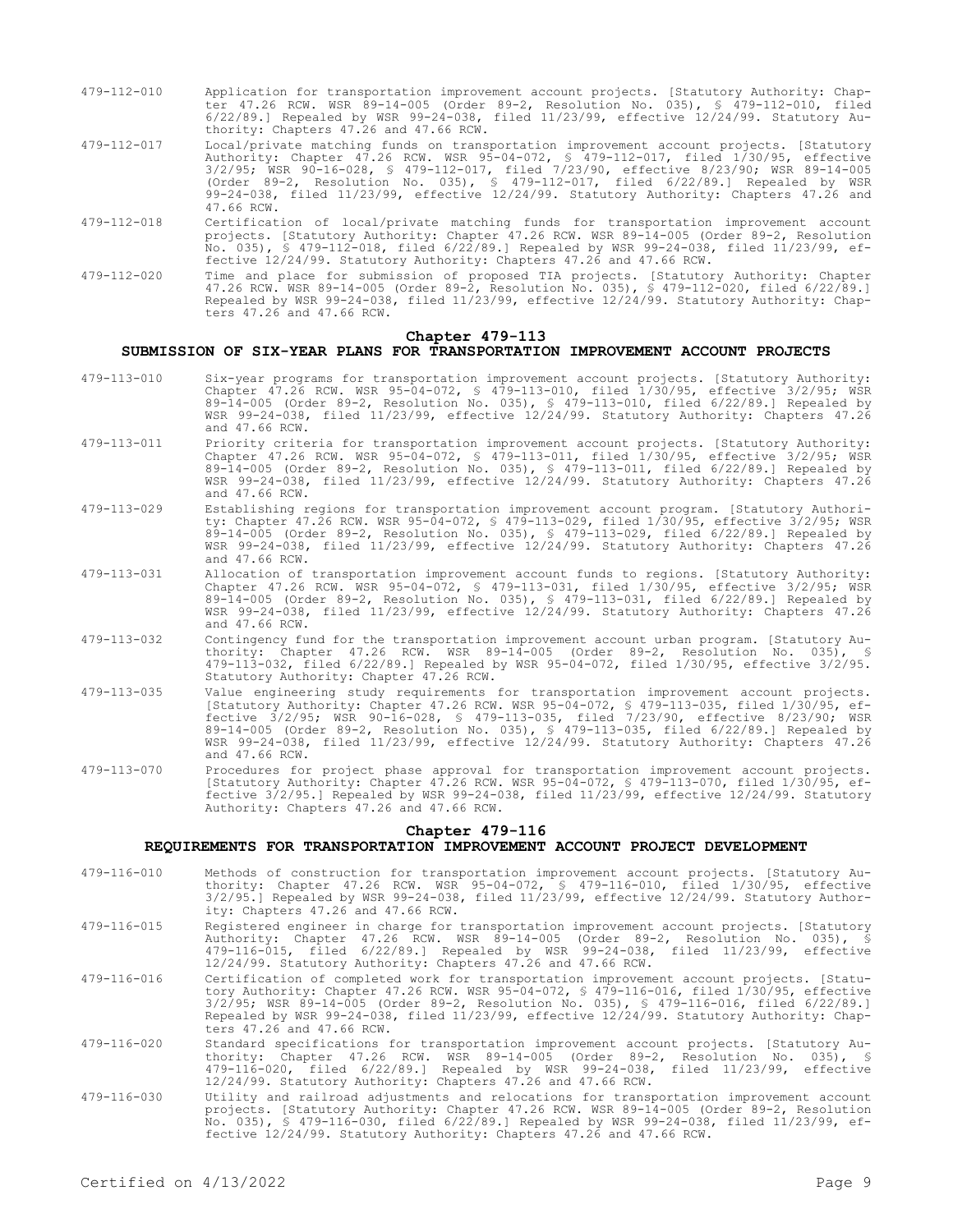- 479-116-035 Undergrounding utilities on transportation improvement account projects. [Statutory Authority: Chapter 47.26 RCW. WSR 95-04-072, § 479-116-035, filed 1/30/95, effective 3/2/95; WSR 89-14-005 (Order 89-2, Resolution No. 035), § 479-116-035, filed 6/22/89.] Repealed by WSR 99-24-038, filed 11/23/99, effective 12/24/99. Statutory Authority: Chapters 47.26 and 47.66 RCW.
- 479-116-040 Traffic control devices on transportation improvement account projects. [Statutory Authority: Chapter 47.26 RCW. WSR 89-14-005 (Order 89-2, Resolution No. 035), § 479-116-040, filed 6/22/89.] Repealed by WSR 99-24-038, filed 11/23/99, effective 12/24/99. Statutory Authority: Chapters 47.26 and 47.66 RCW.
- 479-116-045 Project plantings on transportation improvement account projects. [Statutory Authority: Chapter 47.26 RCW. WSR 95-04-072, § 479-116-045, filed 1/30/95, effective 3/2/95; WSR 89-14-005 (Order 89-2, Resolution No. 035), § 479-116-045, filed 6/22/89.] Repealed by WSR 99-24-038, filed 11/23/99, effective 12/24/99. Statutory Authority: Chapters 47.26 and 47.66 RCW.
- 479-116-050 Acquisition of right of way for transportation improvement account projects. [Statutory Authority: Chapter 47.26 RCW. WSR 89-14-005 (Order 89-2, Resolution No. 035), § 479-116-050, filed 6/22/89.] Repealed by WSR 99-24-038, filed 11/23/99, effective 12/24/99. Statutory Authority: Chapters 47.26 and 47.66 RCW.
- 479-116-060 Design standards for transportation improvement account projects. [Statutory Authority: Chapter 47.26 RCW. WSR 89-14-005 (Order 89-2, Resolution No. 035), § 479-116-060, filed 6/22/89.] Repealed by WSR 99-24-038, filed 11/23/99, effective 12/24/99. Statutory Authority: Chapters 47.26 and 47.66 RCW.
- 479-116-070 Funding for pedestrian facilities. [Statutory Authority: Chapter 47.26 RCW. WSR 95-04-072, § 479-116-070, filed 1/30/95, effective 3/2/95.] Repealed by WSR 99-24-038, filed 11/23/99, effective 12/24/99. Statutory Authority: Chapters 47.26 and 47.66 RCW.
- 479-116-080 Inclusion of bicycle facilities in TIB projects. [Statutory Authority: Chapter 47.26 RCW. WSR 95-04-072, § 479-116-080, filed 1/30/95, effective 3/2/95.] Repealed by WSR 99-24-038, filed 11/23/99, effective 12/24/99. Statutory Authority: Chapters 47.26 and 47.66 RCW.

#### **Chapter 479-120**

#### **FINANCIAL AND PAYMENT REQUIREMENTS FOR TRANSPORTATION IMPROVEMENT ACCOUNT FUNDED PROJECTS**

479-120-010 Reimbursable costs for transportation improvement account projects. [Statutory Authority: Chapter 47.26 RCW. WSR 95-04-072, § 479-120-010, filed 1/30/95, effective 3/2/95.] Repealed by WSR 99-24-038, filed 11/23/99, effective 12/24/99. Statutory Authority: Chapters 47.26 and 47.66 RCW. 479-120-011 Reimbursable costs for engineering for transportation improvement projects. [Statutory Authority: Chapter 47.26 RCW. WSR 95-04-072, § 479-120-011, filed 1/30/95, effective 3/2/95.] Repealed by WSR 99-24-038, filed 11/23/99, effective 12/24/99. Statutory Authority: Chapters 47.26 and 47.66 RCW. 479-120-013 Direct costs for transportation improvement account projects. [Statutory Authority: Chapter 47.26 RCW. WSR 95-04-072, § 479-120-013, filed 1/30/95, effective 3/2/95.] Repealed by WSR 99-24-038, filed 11/23/99, effective 12/24/99. Statutory Authority: Chapters 47.26 and 47.66 RCW. 479-120-016 Indirect costs for transportation improvement account projects. [Statutory Authority: Chapter 47.26 RCW. WSR 95-04-072, § 479-120-016, filed 1/30/95, effective 3/2/95.] Repealed by WSR 99-24-038, filed 11/23/99, effective 12/24/99. Statutory Authority: Chapters 47.26 and 47.66 RCW. 479-120-020 Partial or progress payments for transportation improvement account project costs. [Statutory Authority: Chapter 47.26 RCW. WSR 89-14-005 (Order 89-2, Resolution No. 035), § 479-120-020, filed 6/22/89.] Repealed by WSR 99-24-038, filed 11/23/99, effective 12/24/99. Statutory Authority: Chapters 47.26 and 47.66 RCW. 479-120-025 Record requirements for transportation improvement account projects. [Statutory Authority: Chapter 47.26 RCW. WSR 95-04-072, § 479-120-025, filed 1/30/95, effective 3/2/95.] Repealed by WSR 99-24-038, filed 11/23/99, effective 12/24/99. Statutory Authority: Chapters 47.26 and 47.66 RCW. 479-120-027 Audits of transportation improvement account project records. [Statutory Authority: Chapter 47.26 RCW. WSR 95-04-072, § 479-120-027, filed 1/30/95, effective 3/2/95.] Repealed by WSR 99-24-038, filed 11/23/99, effective 12/24/99. Statutory Authority: Chapters 47.26 and 47.66 RCW. 479-120-031 Expenditure schedule of transportation improvement account funds. [Statutory Authority: Chapter 47.26 RCW. WSR 95-04-072, § 479-120-031, filed 1/30/95, effective 3/2/95.] Repealed by WSR 99-24-038, filed 11/23/99, effective 12/24/99. Statutory Authority: Chapters 47.26 and 47.66 RCW. 479-120-033 Procedure for requesting an increase in authorized amount of transportation improvement account funds. [Statutory Authority: Chapter 47.26 RCW. WSR 89-14-005 (Order 89-2, Resolution No. 035), § 479-120-033, filed 6/22/89.] Repealed by WSR 95-04-072, filed 1/30/95, effective 3/2/95. Statutory Authority: Chapter 47.26 RCW. 479-120-037 Procedure for requesting an increase in authorized amount of transportation improvement account funds. [Statutory Authority: Chapter 47.26 RCW. WSR 95-04-072, § 479-120-037, filed 1/30/95, effective 3/2/95.] Repealed by WSR 99-24-038, filed 11/23/99, effective 12/24/99. Statutory Authority: Chapters 47.26 and 47.66 RCW. 479-120-086 Review of delayed projects for the transportation improvement account program. [Statutory Authority: Chapter 47.26 RCW. WSR 95-04-072, § 479-120-086, filed 1/30/95, effective 3/2/95.] Repealed by WSR 99-24-038, filed 11/23/99, effective 12/24/99. Statutory Authority: Chapters 47.26 and 47.66 RCW. 479-120-089 Recovery of transportation improvement account funds on canceled projects. [Statutory Authority: Chapter 47.26 RCW. WSR 95-04-072, § 479-120-089, filed 1/30/95, effective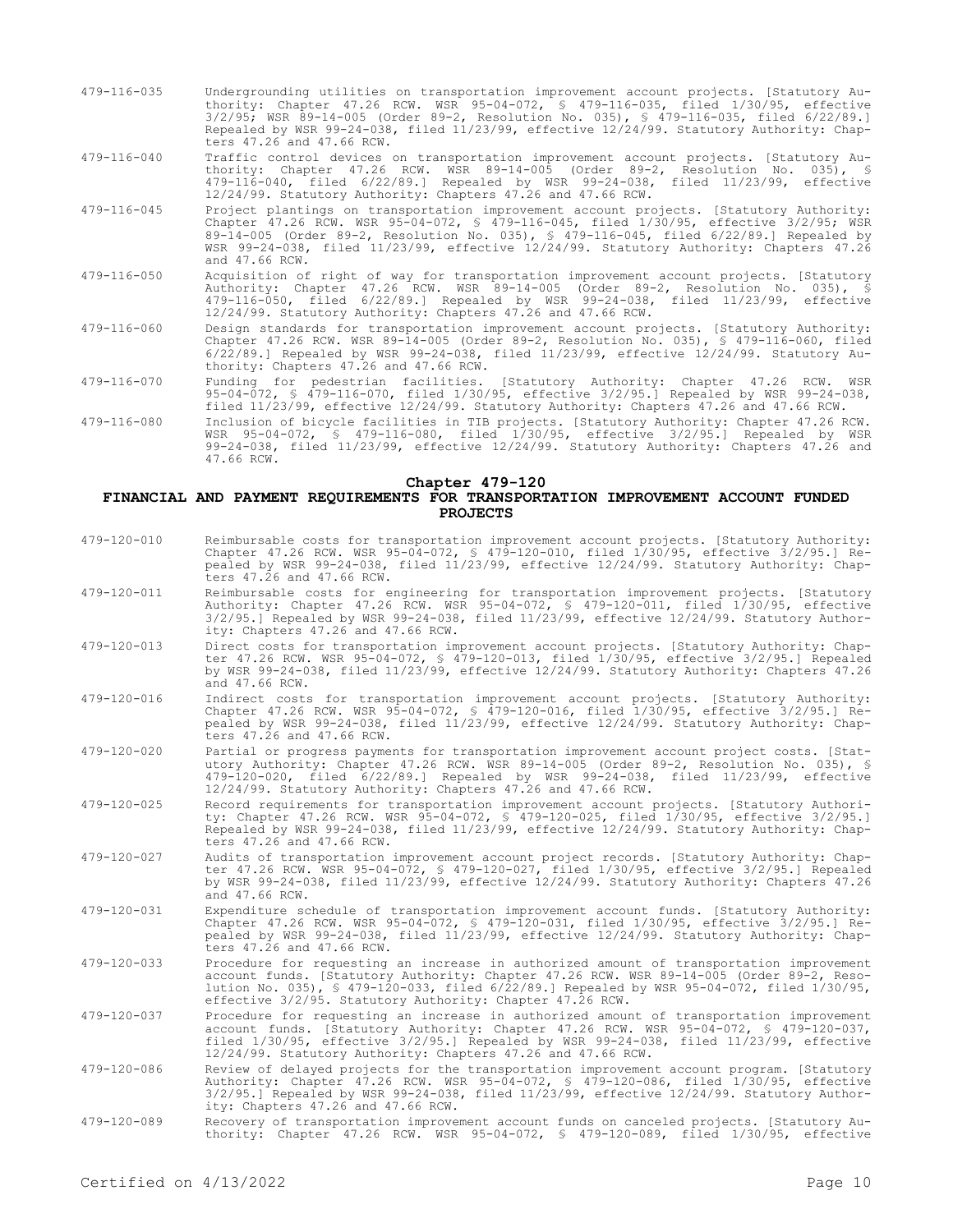3/2/95.] Repealed by WSR 99-24-038, filed 11/23/99, effective 12/24/99. Statutory Authority: Chapters 47.26 and 47.66 RCW.

479-120-095 Identification and consideration of surplus funds on authorized transportation improvement account projects. [Statutory Authority: Chapter 47.26 RCW. WSR 95-04-072, § 479-120-095, filed 1/30/95, effective 3/2/95.] Repealed by WSR 99-24-038, filed 11/23/99, effective 12/24/99. Statutory Authority: Chapters 47.26 and 47.66 RCW.

## **Chapter 479-210 ROUTE JURISDICTION TRANSFER RULES AND REGULATIONS**

- 479-210-010 Purpose and authority. [Statutory Authority: Chapter 47.26 RCW and 1991 c 342 §§ 60 and 62. WSR 91-23-091, § 479-210-010, filed 11/19/91, effective 12/20/91.] Decodified by WSR 09-19-145, filed 9/23/09, effective 9/23/09. Recodified as 468-700-010.
- 479-210-100 Definitions. [Statutory Authority: Chapter 47.26 RCW and 1991 c 342 §§ 60 and 62. WSR 91-23-091, § 479-210-100, filed 11/19/91, effective 12/20/91.] Decodified by WSR 09-19-145, filed 9/23/09, effective 9/23/09. Recodified as 468-700-100.
- 479-210-150 Criteria for rural highway routes. [Statutory Authority: Chapter 47.26 RCW and 1991 c 342 §§ 60 and 62. WSR 91-23-091, § 479-210-150, filed 11/19/91, effective 12/20/91.] Decodified by WSR 09-19-145, filed 9/23/09, effective 9/23/09. Recodified as 468-700-150.
- 479-210-200 Criteria for urban highway routes. [Statutory Authority: Chapter 47.26 RCW and 1991 c 342 §§ 60 and 62. WSR 91-23-091, § 479-210-200, filed 11/19/91, effective 12/20/91.] Decodified by WSR 09-19-145, filed 9/23/09, effective 9/23/09. Recodified as 468-700-200.
- 479-210-250 Interpretation and application of criteria to specific routes. [Statutory Authority: Chapter 47.26 RCW and 1991 c 342 §§ 60 and 62. WSR 91-23-091, § 479-210-250, filed 11/19/91, effective 12/20/91.] Decodified by WSR 09-19-145, filed 9/23/09, effective 9/23/09. Recodified as 468-700-250.
- 479-210-300 Administration costs. [Statutory Authority: Chapter 47.26 RCW and 1991 c 342 §§ 60 and 62. WSR 91-23-091, § 479-210-300, filed 11/19/91, effective 12/20/91.] Decodified by WSR 09-19-145, filed 9/23/09, effective 9/23/09. Recodified as 468-700-300.
- 479-210-350 Board review of route jurisdiction transfer requests. [Statutory Authority: Chapter 47.26 RCW and 1991 c 342 §§ 60 and 62. WSR 91-23-091, § 479-210-350, filed 11/19/91, effective 12/20/91.] Decodified by WSR 09-19-145, filed 9/23/09, effective 9/23/09. Recodified as  $468 - 700 - 350$ .
- 479-210-400 Reports to legislative transportation committee. [Statutory Authority: Chapter 47.26 RCW and 1991 c 342 §§ 60 and 62. WSR 91-23-091, § 479-210-400, filed 11/19/91, effective 12/20/91.] Decodified by WSR 09-19-145, filed 9/23/09, effective 9/23/09. Recodified as 468-700-400.

### **Chapter 479-216 REQUIREMENTS FOR ROUTE JURISDICTION TRANSFER REQUESTS**

- 479-216-010 Contents of request for jurisdiction transfer. [Statutory Authority: Chapter 47.26 RCW and 1991 c 342 §§ 60 and 62. WSR 91-23-091, § 479-216-010, filed 11/19/91, effective 12/20/91.] Decodified by WSR 09-19-145, filed 9/23/09, effective 9/23/09. Recodified as 468-705-010.
- 479-216-050 Annual cutoff date for jurisdiction transfer requests. [Statutory Authority: Chapter 47.26 RCW. WSR 95-04-072, § 479-216-050, filed 1/30/95, effective 3/2/95. Statutory Authority: Chapter 47.26 RCW and 1991 c 342 §§ 60 and 62. WSR 91-23-091, § 479-216-050, filed 11/19/91, effective 12/20/91.] Decodified by WSR 09-19-145, filed 9/23/09, effective 9/23/09. Recodified as 468-705-050.
- 479-216-100 Additional public testimony for consideration of jurisdiction transfer requests. [Statutory Authority: Chapter 47.26 RCW and 1991 c 342 §§ 60 and 62. WSR 91-23-091, § 479-216-100, filed 11/19/91, effective 12/20/91.] Decodified by WSR 09-19-145, filed 9/23/09, effective 9/23/09. Recodified as 468-705-100.
- 479-216-150 Notice of solicitation for public testimony. [Statutory Authority: Chapter 47.26 RCW and 1991 c 342 §§ 60 and 62. WSR 91-23-091, § 479-216-150, filed 11/19/91, effective 12/20/91.] Decodified by WSR 09-19-145, filed 9/23/09, effective 9/23/09. Recodified as  $468 - 705 - 150$ .
- 479-216-200 Notice of preliminary finding. [Statutory Authority: Chapter 47.26 RCW and 1991 c 342 §§ 60 and 62. WSR 91-23-091, § 479-216-200, filed 11/19/91, effective 12/20/91.] Decodified by WSR 09-19-145, filed 9/23/09, effective 9/23/09. Recodified as 468-705-200.
- 479-216-250 Comment period. [Statutory Authority: Chapter 47.26 RCW and 1991 c 342 §§ 60 and 62. WSR 91-23-091, § 479-216-250, filed 11/19/91, effective 12/20/91.] Decodified by WSR 09-19-145, filed 9/23/09, effective 9/23/09. Recodified as 468-705-250.
- 479-216-300 Notice of final finding. [Statutory Authority: Chapter 47.26 RCW and 1991 c 342 §§ 60 and 62. WSR 91-23-091, § 479-216-300, filed 11/19/91, effective 12/20/91.] Decodified by WSR 09-19-145, filed 9/23/09, effective 9/23/09. Recodified as 468-705-300.
- 479-216-350 Contents of report to legislative transportation committee. [Statutory Authority: Chapter 47.26 RCW and 1991 c 342 §§ 60 and 62. WSR 91-23-091, § 479-216-350, filed 11/19/91, effective 12/20/91.] Decodified by WSR 09-19-145, filed 9/23/09, effective 9/23/09. Recodified as 468-705-350.

### **Chapter 479-310 CITY HARDSHIP ASSISTANCE PROGRAM RULES AND REGULATIONS**

479-310-010 Purpose and authority. [Statutory Authority: Chapter 47.26 RCW and 1991 c 342 §§ 60 and 62. WSR 91-23-091, § 479-310-010, filed 11/19/91, effective 12/20/91.] Repealed by WSR 99-24-038, filed 11/23/99, effective 12/24/99. Statutory Authority: Chapters 47.26 and 47.66 RCW.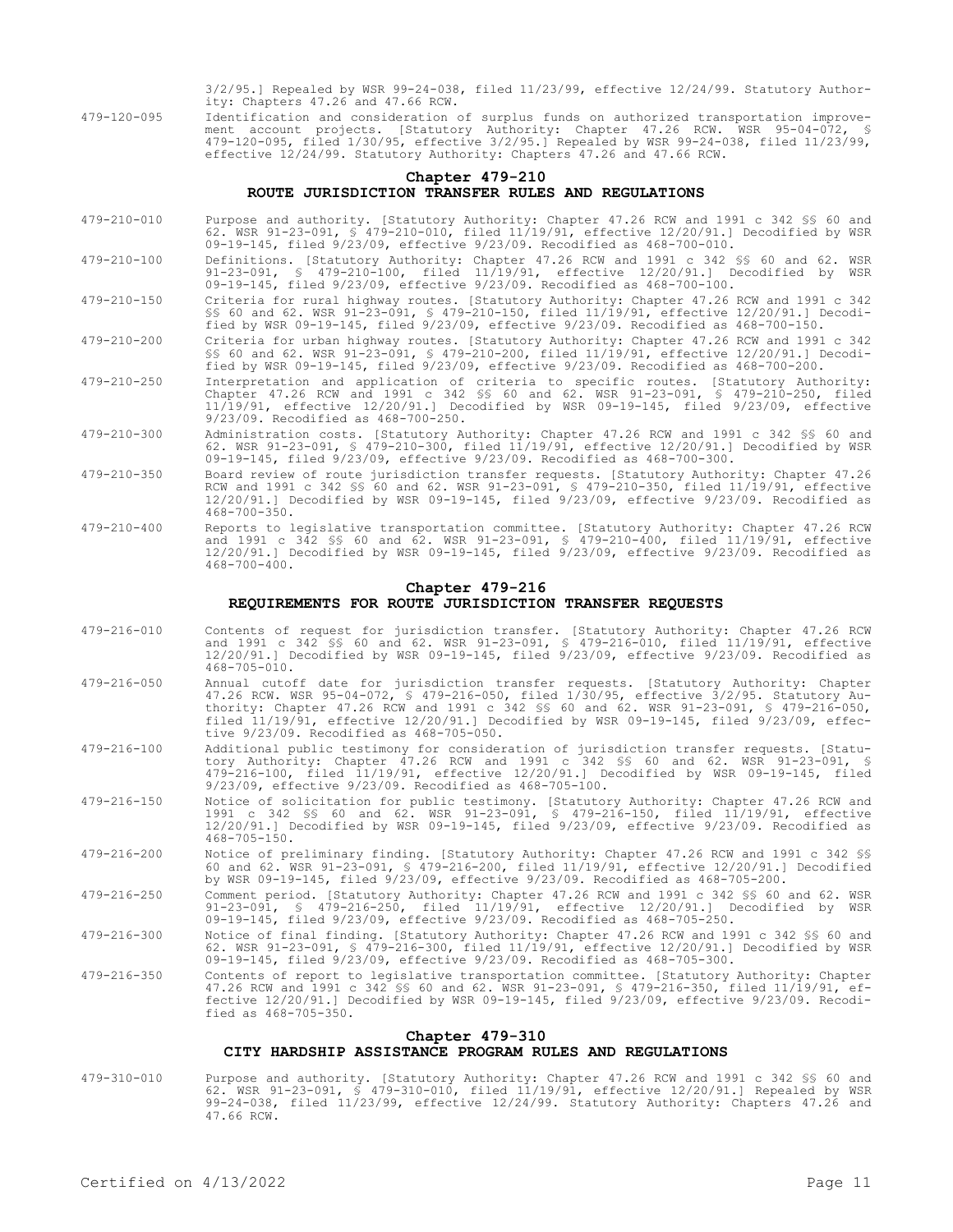- 479-310-050 Adoption of rules. [Statutory Authority: Chapter 47.26 RCW. WSR 95-04-072, § 479-310-050, filed 1/30/95, effective 3/2/95. Statutory Authority: Chapter 47.26 RCW and 1991 c 342 §§ 60 and 62. WSR 91-23-091, § 479-310-050, filed 11/19/91, effective 12/20/91.] Repealed by WSR 99-24-038, filed 11/23/99, effective 12/24/99. Statutory Authority: Chapters 47.26 and 47.66 RCW.
- 479-310-100 Funds for the city hardship assistance program. [Statutory Authority: Chapter 47.26 RCW and 1991 c 342 §§ 60 and 62. WSR 91-23-091, § 479-310-100, filed 11/19/91, effective 12/20/91.] Repealed by WSR 99-24-038, filed 11/23/99, effective 12/24/99. Statutory Authority: Chapters 47.26 and 47.66 RCW.
- 479-310-150 Definitions. [Statutory Authority: Chapter 47.26 RCW and 1991 c 342 §§ 60 and 62. WSR 91-23-091, § 479-310-150, filed 11/19/91, effective 12/20/91.] Repealed by WSR 99-24-038, filed 11/23/99, effective 12/24/99. Statutory Authority: Chapters 47.26 and 47.66 RCW.
- 479-310-200 Administration costs. [Statutory Authority: Chapter 47.26 RCW. WSR 95-04-072, 479-310-200, filed 1/30/95, effective 3/2/95. Statutory Authority: Chapter 47.26 RCW and 1991 c 342 §§ 60 and 62. WSR 91-23-091, § 479-310-200, filed 11/19/91, effective 12/20/91.] Repealed by WSR 99-24-038, filed 11/23/99, effective 12/24/99. Statutory Authority: Chapters 47.26 and 47.66 RCW.

### **Chapter 479-312 SUBMISSION OF CITY HARDSHIP ASSISTANCE PROGRAM PROJECTS**

- 479-312-010 Eligible agencies and streets. [Statutory Authority: Chapter 47.26 RCW and 1991 c 342 §§ 60 and 62. WSR 91-23-091, § 479-312-010, filed 11/19/91, effective 12/20/91.] Repealed by WSR 99-24-038, filed 11/23/99, effective 12/24/99. Statutory Authority: Chapters 47.26 and 47.66 RCW.
- 479-312-050 Population requirement for eligible agencies. [Statutory Authority: Chapter 47.26 RCW and 1991 c 342 §§ 60 and 62. WSR 91-23-091, § 479-312-050, filed 11/19/91, effective 12/20/91.] Repealed by WSR 99-24-038, filed 11/23/99, effective 12/24/99. Statutory Authority: Chapters 47.26 and 47.66 RCW.
- 479-312-100 Data to be submitted for CHAP project application. [Statutory Authority: Chapter 47.26 RCW. WSR 95-04-072, § 479-312-100, filed 1/30/95, effective 3/2/95. Statutory Authority: Chapter 47.26 RCW and 1991 c 342 §§ 60 and 62. WSR 91-23-091, § 479-312-100, filed 11/19/91, effective 12/20/91.] Repealed by WSR 99-24-038, filed 11/23/99, effective 12/24/99. Statutory Authority: Chapters 47.26 and 47.66 RCW.
- 479-312-150 Six-year transportation plan requirements. [Statutory Authority: Chapter 47.26 RCW and 1991 c 342 §§ 60 and 62. WSR 91-23-091, § 479-312-150, filed 11/19/91, effective 12/20/91.] Repealed by WSR 99-24-038, filed 11/23/99, effective 12/24/99. Statutory Authority: Chapters 47.26 and 47.66 RCW.
- 479-312-200 Other applicable federal, state and local regulations. [Statutory Authority: Chapter 47.26 RCW and 1991 c 342 §§ 60 and 62. WSR 91-23-091, § 479-312-200, filed 11/19/91, effective 12/20/91.] Repealed by WSR 99-24-038, filed 11/23/99, effective 12/24/99. Statutory Authority: Chapters 47.26 and 47.66 RCW.
- 479-312-250 Process and selection criteria for priority array. [Statutory Authority: Chapter 47.26 RCW and 1991 c 342 §§ 60 and 62. WSR 91-23-091, § 479-312-250, filed 11/19/91, effective 12/20/91.] Repealed by WSR 99-24-038, filed 11/23/99, effective 12/24/99. Statutory Authority: Chapters 47.26 and 47.66 RCW.
- 479-312-300 Matching requirements for city hardship assistance program projects. [Statutory Authority: Chapter 47.26 RCW and 1991 c 342 §§ 60 and 62. WSR 91-23-091, § 479-312-300, filed 11/19/91, effective 12/20/91.] Repealed by WSR 99-24-038, filed 11/23/99, effective 12/24/99. Statutory Authority: Chapters 47.26 and 47.66 RCW.

## **Chapter 479-316 ALLOWABLE ACTIVITIES FOR CHAP PROJECTS**

- 479-316-010 Allowable activities. [Statutory Authority: Chapter 47.26 RCW and 1991 c 342 §§ 60 and 62. WSR 91-23-091, § 479-316-010, filed 11/19/91, effective 12/20/91.] Repealed by WSR 99-24-038, filed 11/23/99, effective 12/24/99. Statutory Authority: Chapters 47.26 and 47.66 RCW.
- 479-316-050 Minimum roadway widths. [Statutory Authority: Chapter 47.26 RCW and 1991 c 342 §§ 60 and 62. WSR 91-23-091, § 479-316-050, filed 11/19/91, effective 12/20/91.] Repealed by WSR 99-24-038, filed 11/23/99, effective 12/24/99. Statutory Authority: Chapters 47.26 and 47.66 RCW.
- 479-316-100 Participation with other funds. [Statutory Authority: Chapter 47.26 RCW and 1991 c 342 §§ 60 and 62. WSR 91-23-091, § 479-316-100, filed 11/19/91, effective 12/20/91.] Repealed by WSR 99-24-038, filed 11/23/99, effective 12/24/99. Statutory Authority: Chapters 47.26 and 47.66 RCW.
- 479-316-200 Record requirements. [Statutory Authority: Chapter 47.26 RCW and 1991 c 342 §§ 60 and 62. WSR 91-23-091, § 479-316-200, filed 11/19/91, effective 12/20/91.] Repealed by WSR 99-24-038, filed 11/23/99, effective 12/24/99. Statutory Authority: Chapters 47.26 and 47.66 RCW.
- 479-316-250 Audits of CHAP projects. [Statutory Authority: Chapter 47.26 RCW and 1991 c 342 §§ 60 and 62. WSR 91-23-091, § 479-316-250, filed 11/19/91, effective 12/20/91.] Repealed by WSR 99-24-038, filed 11/23/99, effective 12/24/99. Statutory Authority: Chapters 47.26 and 47.66 RCW.
- 479-316-300 Project plantings on CHAP projects. [Statutory Authority: Chapter 47.26 RCW and 1991 c 342 §§ 60 and 62. WSR 91-23-091, § 479-316-300, filed 11/19/91, effective 12/20/91.] Repealed by WSR 99-24-038, filed 11/23/99, effective 12/24/99. Statutory Authority: Chapters 47.26 and 47.66 RCW.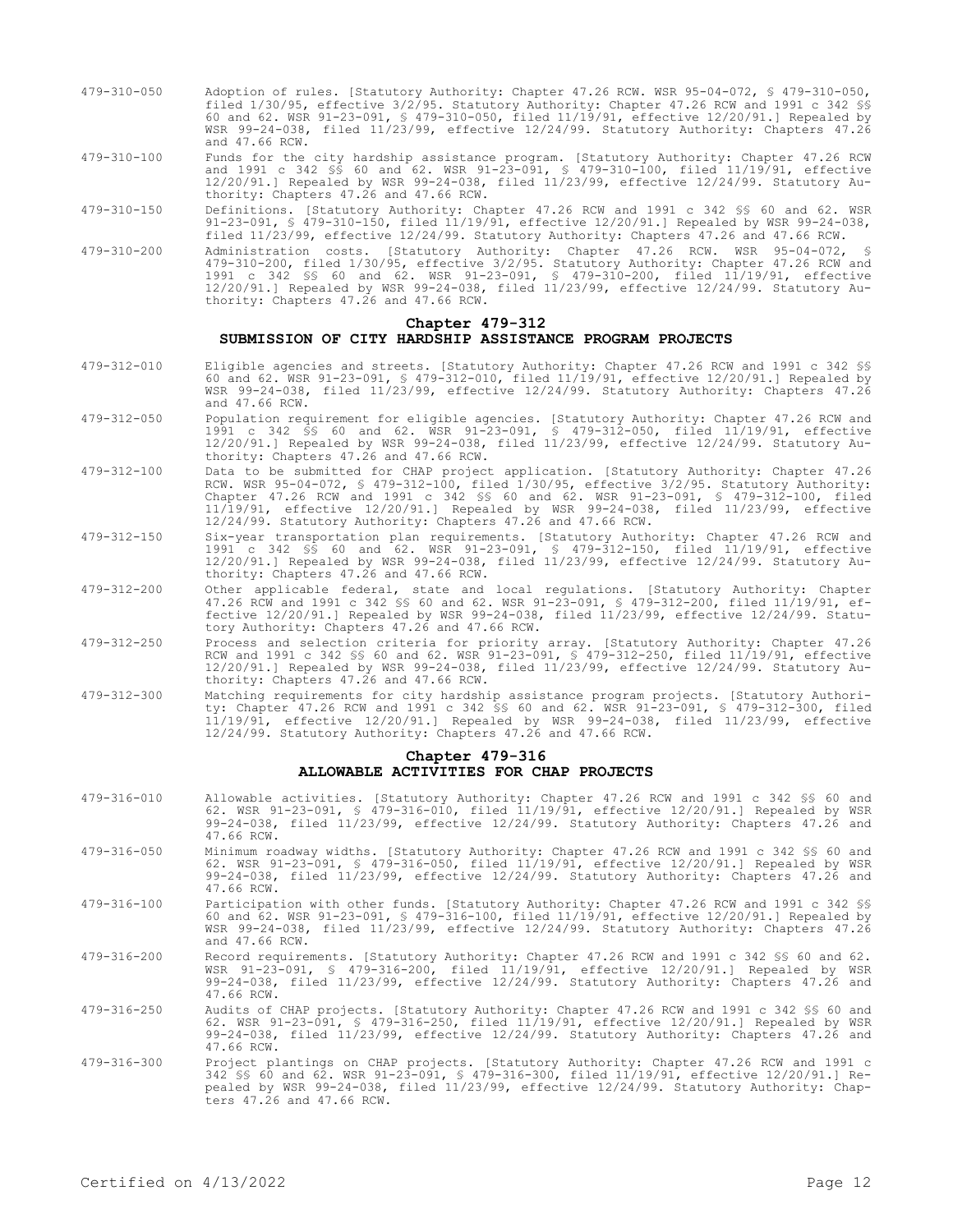#### **Chapter 479-320 FINANCIAL AND PAYMENT REQUIREMENTS FOR CITY HARDSHIP ASSISTANCE PROGRAM PROJECTS**

- 479-320-050 Eligible project costs. [Statutory Authority: Chapter 47.26 RCW and 1991 c 342 §§ 60 and 62. WSR 91-23-091, § 479-320-050, filed 11/19/91, effective 12/20/91.] Repealed by WSR 99-24-038, filed 11/23/99, effective 12/24/99. Statutory Authority: Chapters 47.26 and 47.66 RCW.
- 479-320-100 Eligible costs for engineering. [Statutory Authority: Chapter 47.26 RCW and 1991 c 342 §§ 60 and 62. WSR 91-23-091, § 479-320-100, filed 11/19/91, effective 12/20/91.] Repealed by WSR 99-24-038, filed 11/23/99, effective 12/24/99. Statutory Authority: Chapters 47.26 and 47.66 RCW.
- 479-320-150 Procedure for requesting an increase in authorized amount of city hardship assistance program funds. [Statutory Authority: Chapter 47.26 RCW and 1991 c 342 §§ 60 and 62. WSR 91-23-091, § 479-320-150, filed 11/19/91, effective 12/20/91.] Repealed by WSR 99-24-038, filed 11/23/99, effective 12/24/99. Statutory Authority: Chapters 47.26 and 47.66 RCW.
- 479-320-200 Partial or progress payments for city hardship assistance program costs. [Statutory Authority: Chapter 47.26 RCW and 1991 c 342 §§ 60 and 62. WSR 91-23-091, § 479-320-200, filed 11/19/91, effective 12/20/91.] Repealed by WSR 99-24-038, filed 11/23/99, effective 12/24/99. Statutory Authority: Chapters 47.26 and 47.66 RCW.

## **Chapter 479-410 SMALL CITY ACCOUNT PROGRAM RULES AND REGULATIONS**

- 479-410-010 Purpose and authority. [Statutory Authority: Chapter 47.26 RCW. WSR 95-04-072, § 479-410-010, filed 1/30/95, effective 3/2/95.] Repealed by WSR 99-24-038, filed 11/23/99, effective 12/24/99. Statutory Authority: Chapters 47.26 and 47.66 RCW.
- 479-410-020 Small city account program intent. [Statutory Authority: Chapter 47.26 RCW. WSR 95-04-072, § 479-410-020, filed 1/30/95, effective 3/2/95.] Repealed by WSR 99-24-038, filed 11/23/99, effective 12/24/99. Statutory Authority: Chapters 47.26 and 47.66 RCW.
- 479-410-100 Funds for the small city account program. [Statutory Authority: Chapter 47.26 RCW. WSR 95-04-072, § 479-410-100, filed 1/30/95, effective 3/2/95.] Repealed by WSR 99-24-038, filed 11/23/99, effective 12/24/99. Statutory Authority: Chapters 47.26 and 47.66 RCW.
- 479-410-150 Definitions. [Statutory Authority: Chapter 47.26 RCW. WSR 95-04-072, § 479-410-150, filed 1/30/95, effective 3/2/95.] Repealed by WSR 99-24-038, filed 11/23/99, effective 12/24/99. Statutory Authority: Chapters 47.26 and 47.66 RCW.
- 479-410-160 Classification standards for arterials in small cities. [Statutory Authority: Chapter 47.26 RCW. WSR 95-04-072, § 479-410-160, filed 1/30/95, effective 3/2/95.] Repealed by WSR 99-24-038, filed 11/23/99, effective 12/24/99. Statutory Authority: Chapters 47.26 and 47.66 RCW.
- 479-410-170 Establishing regions for small city account program. [Statutory Authority: Chapter 47.26 RCW. WSR 95-04-072, § 479-410-170, filed 1/30/95, effective 3/2/95.] Repealed by WSR 99-24-038, filed 11/23/99, effective 12/24/99. Statutory Authority: Chapters 47.26 and 47.66 RCW.
- 479-410-180 Allocation of small city account funds to regions. [Statutory Authority: Chapter 47.26 RCW. WSR 95-04-072, § 479-410-180, filed 1/30/95, effective 3/2/95.] Repealed by WSR 99-24-038, filed 11/23/99, effective 12/24/99. Statutory Authority: Chapters 47.26 and 47.66 RCW.
- 479-410-200 Administration costs. [Statutory Authority: Chapter 47.26 RCW. WSR 95-04-072, § 479-410-200, filed 1/30/95, effective 3/2/95.] Repealed by WSR 99-24-038, filed 11/23/99, effective 12/24/99. Statutory Authority: Chapters 47.26 and 47.66 RCW.

## **Chapter 479-412 SUBMISSION OF SMALL CITY ACCOUNT PROJECTS**

- 479-412-020 Time and place for submission of proposed small city account projects. [Statutory Authority: Chapter 47.26 RCW. WSR 95-04-072, § 479-412-020, filed 1/30/95, effective 3/2/95.] Repealed by WSR 99-24-038, filed 11/23/99, effective 12/24/99. Statutory Authority: Chapters 47.26 and 47.66 RCW.
- 479-412-100 Application for small city account projects. [Statutory Authority: Chapter 47.26 RCW. WSR 95-04-072, § 479-412-100, filed 1/30/95, effective 3/2/95.] Repealed by WSR 99-24-038, filed 11/23/99, effective 12/24/99. Statutory Authority: Chapters 47.26 and 47.66 RCW.
- 479-412-150 Six-year transportation plan requirements for small city account projects. [Statutory Authority: Chapter 47.26 RCW. WSR 95-04-072, § 479-412-150, filed 1/30/95, effective 3/2/95.] Repealed by WSR 99-24-038, filed 11/23/99, effective 12/24/99. Statutory Authority: Chapters 47.26 and 47.66 RCW.
- 479-412-200 Other applicable federal, state and local regulations. [Statutory Authority: Chapter 47.26 RCW. WSR 95-04-072, § 479-412-200, filed 1/30/95, effective 3/2/95.] Repealed by WSR 99-24-038, filed 11/23/99, effective 12/24/99. Statutory Authority: Chapters 47.26 and 47.66 RCW.
- 479-412-250 Priority criteria for small city account projects. [Statutory Authority: Chapter 47.26 RCW. WSR 95-04-072, § 479-412-250, filed 1/30/95, effective 3/2/95.] Repealed by WSR 99-24-038, filed 11/23/99, effective 12/24/99. Statutory Authority: Chapters 47.26 and 47.66 RCW.
- 479-412-300 Matching requirements for small city account projects. [Statutory Authority: Chapter 47.26 RCW. WSR 95-04-072, § 479-412-300, filed 1/30/95, effective 3/2/95.] Repealed by WSR 99-24-038, filed 11/23/99, effective 12/24/99. Statutory Authority: Chapters 47.26 and 47.66 RCW.
- 479-412-310 Order of construction funding of small city account projects. [Statutory Authority: Chap-ter 47.26 RCW. WSR 95-04-072, § 479-412-310, filed 1/30/95, effective 3/2/95.] Repealed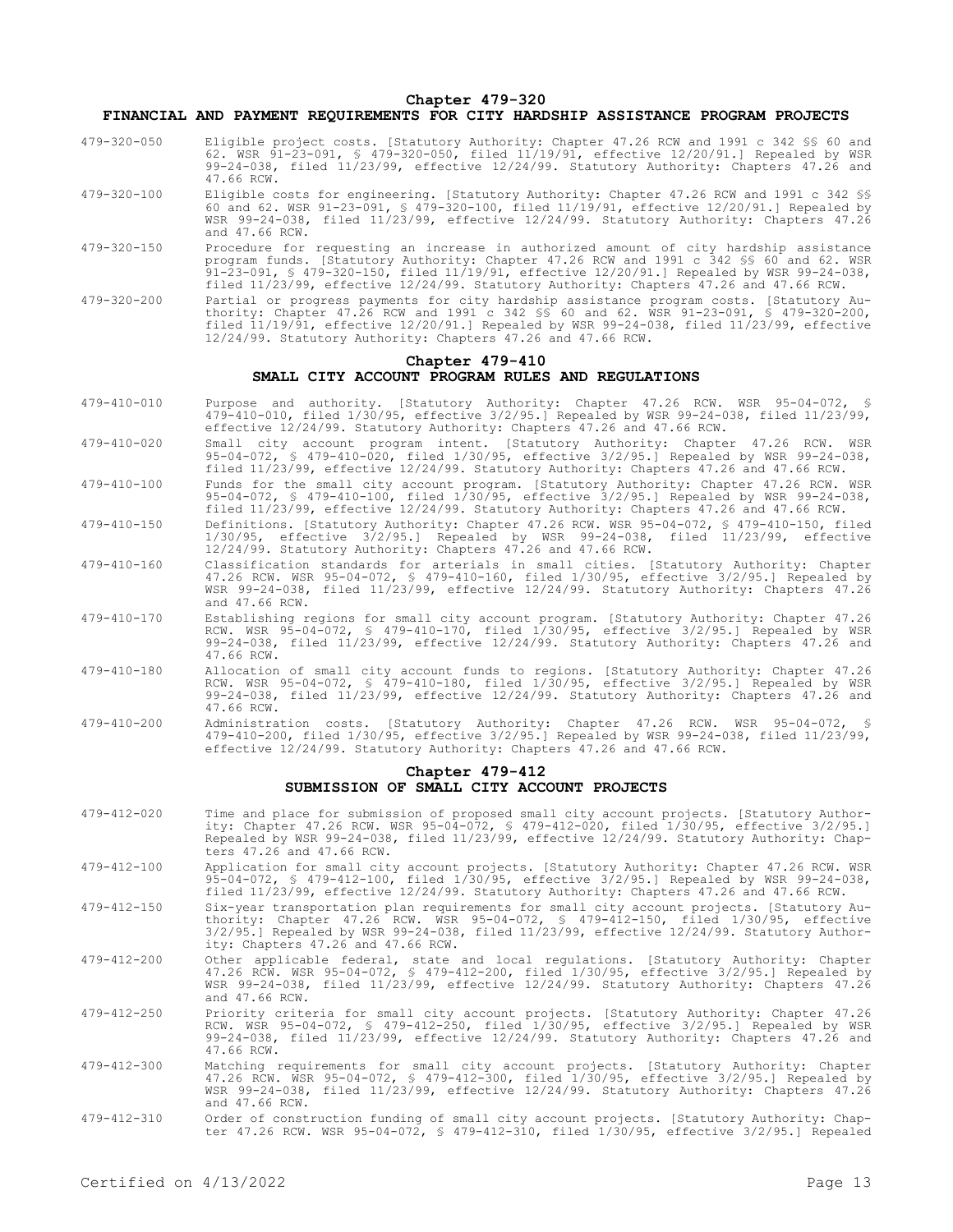by WSR 99-24-038, filed 11/23/99, effective 12/24/99. Statutory Authority: Chapters 47.26 and 47.66 RCW.

## **Chapter 479-416 REQUIREMENTS FOR SMALL CITY PROJECT DEVELOPMENT**

- 479-416-010 Methods of construction for small city account projects. [Statutory Authority: Chapter 47.26 RCW. WSR 95-04-072, § 479-416-010, filed 1/30/95, effective 3/2/95.] Repealed by WSR 99-24-038, filed 11/23/99, effective 12/24/99. Statutory Authority: Chapters 47.26 and 47.66 RCW.
- 479-416-015 Registered engineer in charge for small city account projects. [Statutory Authority: Chapter 47.26 RCW. WSR 95-04-072, § 479-416-015, filed 1/30/95, effective 3/2/95.] Repealed by WSR 99-24-038, filed 11/23/99, effective 12/24/99. Statutory Authority: Chapters  $47.\overline{2}6$  and  $47.66$  RCW.
- 479-416-016 Certification of completed work for small city account projects. [Statutory Authority: Chapter 47.26 RCW. WSR 95-04-072, § 479-416-016, filed 1/30/95, effective 3/2/95.] Repealed by WSR 99-24-038, filed 11/23/99, effective 12/24/99. Statutory Authority: Chapters 47.26 and 47.66 RCW.
- 479-416-018 Design standards for small city account program projects. [Statutory Authority: Chapter 47.26 RCW. WSR 95-04-072, § 479-416-018, filed 1/30/95, effective 3/2/95.] Repealed by WSR 99-24-038, filed 11/23/99, effective 12/24/99. Statutory Authority: Chapters 47.26 and 47.66 RCW.
- 479-416-020 Standard specifications for small city account projects. [Statutory Authority: Chapter 47.26 RCW. WSR 95-04-072, § 479-416-020, filed 1/30/95, effective 3/2/95.] Repealed by WSR 99-24-038, filed 11/23/99, effective 12/24/99. Statutory Authority: Chapters 47.26 and 47.66 RCW.
- 479-416-030 Utility and railroad adjustments and relocations for small city account projects. [Statutory Authority: Chapter 47.26 RCW. WSR 95-04-072, § 479-416-030, filed 1/30/95, effective 3/2/95.] Repealed by WSR 99-24-038, filed 11/23/99, effective 12/24/99. Statutory Authority: Chapters 47.26 and 47.66 RCW.
- 479-416-035 Undergrounding utilities on small city account projects. [Statutory Authority: Chapter 47.26 RCW. WSR 95-04-072, § 479-416-035, filed 1/30/95, effective 3/2/95.] Repealed by WSR 99-24-038, filed 11/23/99, effective 12/24/99. Statutory Authority: Chapters 47.26 and 47.66 RCW.
- 479-416-040 Traffic control devices on small city account projects. [Statutory Authority: Chapter 47.26 RCW. WSR 95-04-072, § 479-416-040, filed 1/30/95, effective 3/2/95.] Repealed by WSR 99-24-038, filed 11/23/99, effective 12/24/99. Statutory Authority: Chapters 47.26 and 47.66 RCW.
- 479-416-045 Project plantings on small city account projects. [Statutory Authority: Chapter 47.26 RCW. WSR 95-04-072, § 479-416-045, filed 1/30/95, effective 3/2/95.] Repealed by WSR 99-24-038, filed 11/23/99, effective 12/24/99. Statutory Authority: Chapters 47.26 and 47.66 RCW.
- 479-416-050 Acquisition of right of way for small city account program projects. [Statutory Authority: Chapter 47.26 RCW. WSR 95-04-072, § 479-416-050, filed 1/30/95, effective 3/2/95.] Repealed by WSR 99-24-038, filed 11/23/99, effective 12/24/99. Statutory Authority: Chapters 47.26 and 47.66 RCW.

#### **Chapter 479-420**

#### **FINANCIAL AND PAYMENT REQUIREMENTS FOR SMALL CITY ACCOUNT PROJECTS**

479-420-010 Eligible project costs for small city account projects. [Statutory Authority: Chapter 47.26 RCW. WSR 95-04-072, § 479-420-010, filed 1/30/95, effective 3/2/95.] Repealed by WSR 99-24-038, filed 11/23/99, effective 12/24/99. Statutory Authority: Chapters 47.26 and 47.66 RCW. 479-420-011 Eligible costs for engineering for small city account projects. [Statutory Authority: Chapter 47.26 RCW. WSR 95-04-072, § 479-420-011, filed 1/30/95, effective 3/2/95.] Repealed by WSR 99-24-038, filed 11/23/99, effective 12/24/99. Statutory Authority: Chapters 47.26 and 47.66 RCW. 479-420-013 Direct costs for small city account projects. [Statutory Authority: Chapter 47.26 RCW. WSR 95-04-072, § 479-420-013, filed 1/30/95, effective 3/2/95.] Repealed by WSR 99-24-038, filed 11/23/99, effective 12/24/99. Statutory Authority: Chapters 47.26 and 47.66 RCW. 479-420-016 Indirect costs for small city account projects. [Statutory Authority: Chapter 47.26 RCW. WSR 95-04-072, § 479-420-016, filed 1/30/95, effective 3/2/95.] Repealed by WSR 99-24-038, filed 11/23/99, effective 12/24/99. Statutory Authority: Chapters 47.26 and 47.66 RCW. 479-420-020 Partial or progress payments for small city account project costs. [Statutory Authority: Chapter 47.26 RCW. WSR 95-04-072, § 479-420-020, filed 1/30/95, effective 3/2/95.] Repealed by WSR 99-24-038, filed 11/23/99, effective 12/24/99. Statutory Authority: Chapters 47.26 and 47.66 RCW. 479-420-025 Record requirements for small city account projects. [Statutory Authority: Chapter 47.26 RCW. WSR 95-04-072, § 479-420-025, filed 1/30/95, effective 3/2/95.] Repealed by WSR 99-24-038, filed 11/23/99, effective 12/24/99. Statutory Authority: Chapters 47.26 and 47.66 RCW. 479-420-027 Audits of small city account project records. [Statutory Authority: Chapter 47.26 RCW. WSR 95-04-072, § 479-420-027, filed 1/30/95, effective 3/2/95.] Repealed by WSR 99-24-038, filed 11/23/99, effective 12/24/99. Statutory Authority: Chapters 47.26 and 47.66 RCW. 479-420-031 Expenditure schedule of small city account funds. [Statutory Authority: Chapter 47.26 RCW. WSR 95-04-072, § 479-420-031, filed 1/30/95, effective 3/2/95.] Repealed by WSR